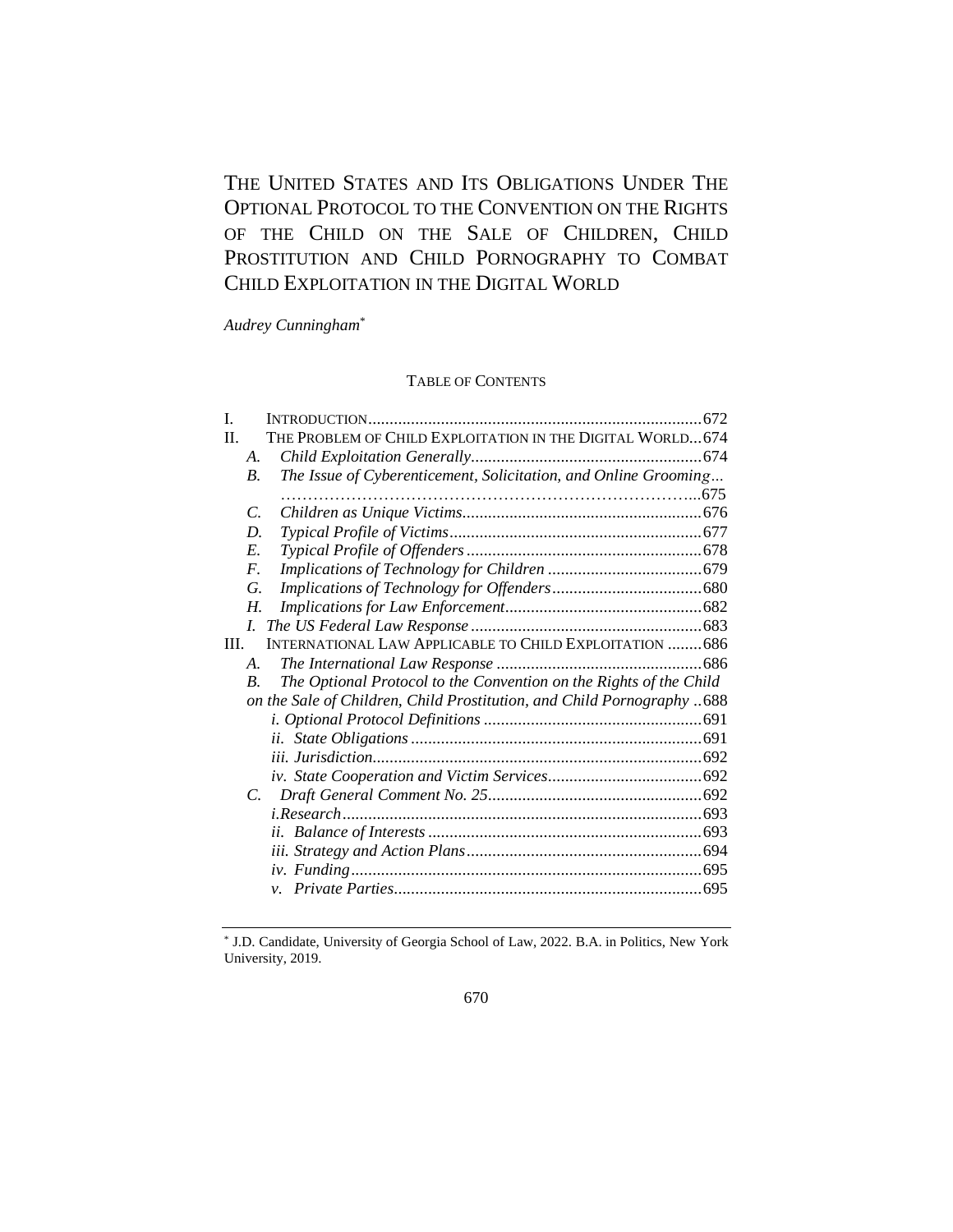|                                                                | IV. THE APPROACH OF THE UNITED STATES FAILS TO SATISFY |  |  |  |  |  |
|----------------------------------------------------------------|--------------------------------------------------------|--|--|--|--|--|
| OBLIGATIONS IT UNDERTOOK BY RATIFYING THE OPTIONAL PROTOCOL696 |                                                        |  |  |  |  |  |
|                                                                |                                                        |  |  |  |  |  |
|                                                                |                                                        |  |  |  |  |  |
|                                                                |                                                        |  |  |  |  |  |
|                                                                |                                                        |  |  |  |  |  |
|                                                                |                                                        |  |  |  |  |  |
|                                                                |                                                        |  |  |  |  |  |
|                                                                |                                                        |  |  |  |  |  |
|                                                                |                                                        |  |  |  |  |  |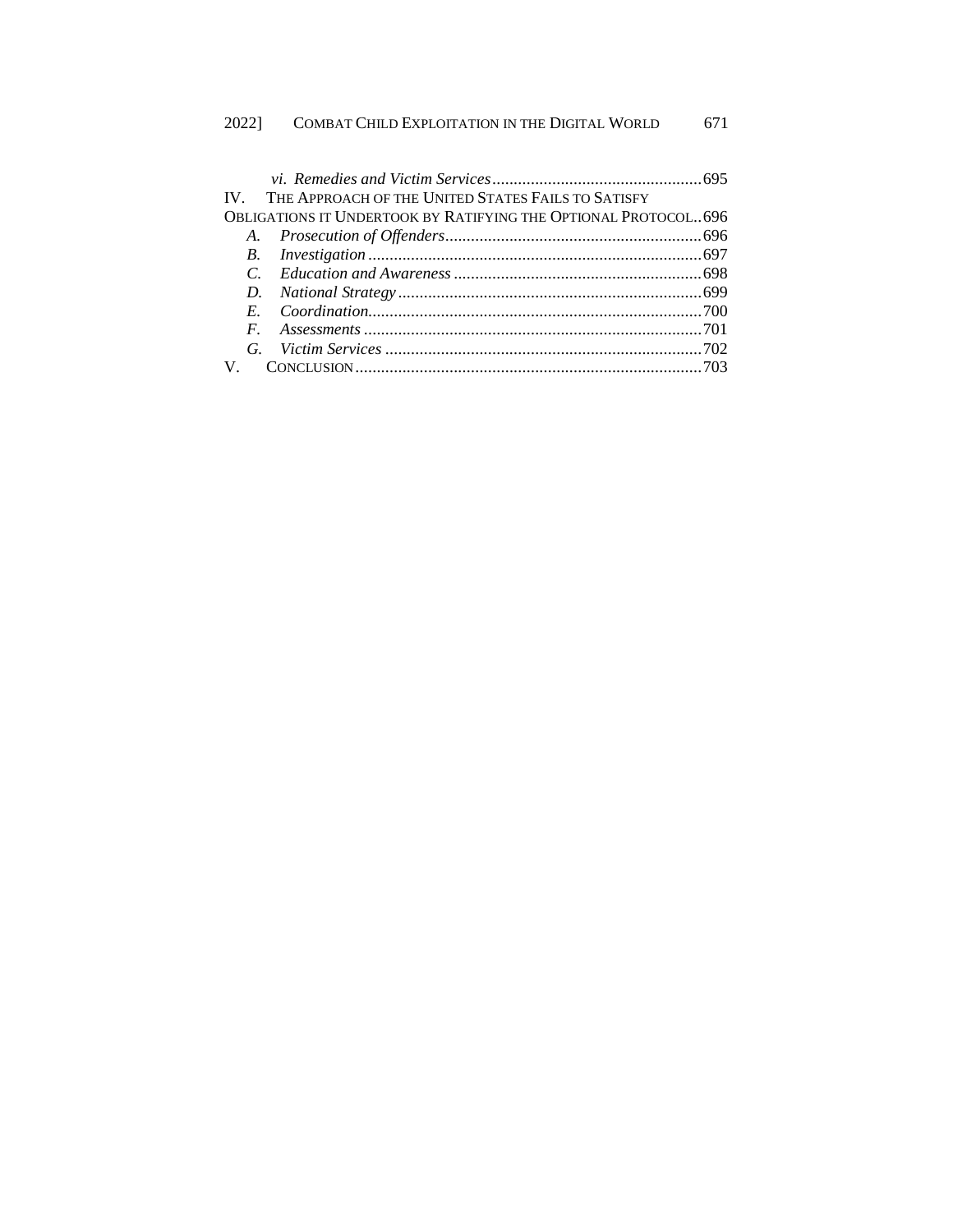# I. INTRODUCTION

<span id="page-2-0"></span>Over the last twenty years, rapidly emerging technology helped enable online offenders to exploit and abuse children by means of internet practices like "cyberenticement," a term that refers to an offender's communications with a child, "solicitation," the making of a sexual request, and "grooming," the process by which an offender makes continued contact with the child to form a trusting relationship.<sup>1</sup> In 2000, the General Assembly adopted a treaty called the Optional Protocol to the Convention on the Rights of the Child on the Sale of Children, Child Prostitution, and Child Pornography and implemented the treaty into force in 2002. <sup>2</sup> The Optional Protocol helps achieve certain goals relating to children's interests expressed in the principal treaty, the Convention on the Rights of the Child. That treaty is an international human rights treaty which enumerates children's rights. The General Assembly adopted the Convention on the Rights of the Child in 1989 and the treaty entered into force in 1990.<sup>3</sup> States that ratified the convention are bound to the treaty by international law.<sup>4</sup> States that signed but have not yet ratified the treaty are not bound to the treaty, but are obliged not to act contrary to the treaty's aims.<sup>5</sup> The United States is a party to this treaty, and as such, must fulfill certain obligations to protect children's rights in the

<sup>1</sup> U.N. OFFICE ON DRUGS AND CRIME, *Study on the Effects of New Information Technologies on the Abuse and Exploitation of Children*, ix, (May 2015).

<sup>&</sup>lt;sup>2</sup> G.A. Res, A/Res/54/263, The Optional Protocol to the Convention on the Rights of the Child on the Sale of Children, Child Prostitution, and Child Pornography, (May 25, 2000). The resolution was adopted on 25 of May 2000 and entered into force on 18 of January 2002. There are 176 State parties, and the U.S. signed the treaty in 2000 and ratified it in 2002.

<sup>3</sup> G.A. Res, A/Res/44/25, Convention on the Rights of the Child, (Nov. 20, 1989). The treaty was adopted on the 20 of November 1989 and ratified on the 2 of September 1990. There are 194 State parties. The United States signed the treaty in 1995 but has not ratified it for reasons set forth later in the note. There are three Optional Protocols to the Convention on the Rights of the Child. One is the Optional Protocol to the Convention on the Rights of the Child on a Communications Procedure which was adopted in 2011 and entered into force in 2014 cited as A/RES/66/138 (December 19, 2011). Another Optional Protocol to the Convention on the Rights of the Child discussed the involvement of children in armed conflict cited as A/RES/54/263 (May 25, 2000). The armed conflict protocol was adopted on the same day as the optional protocol regarding the sale of children, child prostitution, and child pornography. When this note discusses the Optional Protocol, it is referring to the latter.

<sup>4</sup> UNICEF, *How the Convention on the Rights of the Child Works,*  https://www.unicef.org/child-rights-convention/how-convention-works. 5 *Id.*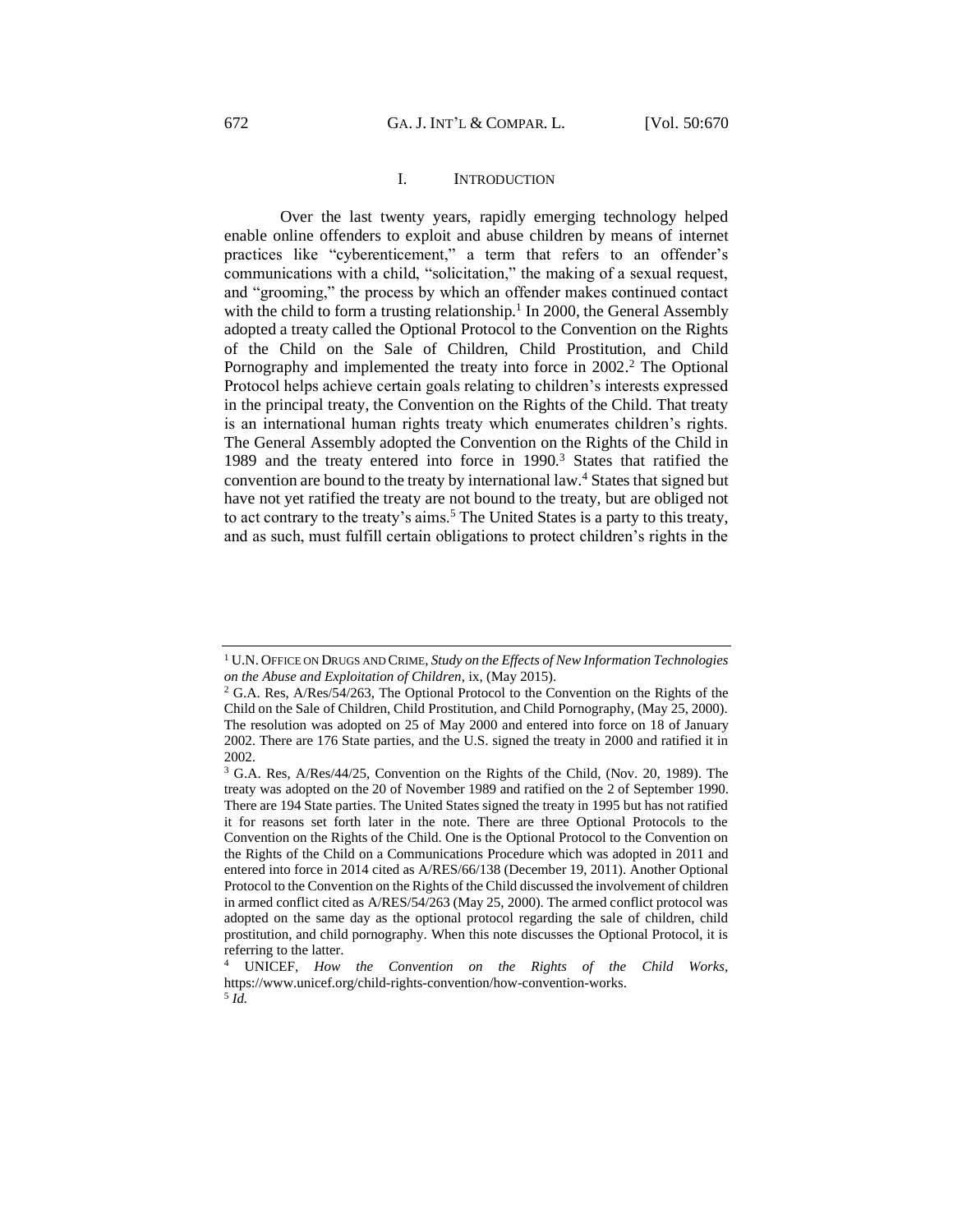digital sphere. In the U.S. framework, there are federal statutes in place that criminalize different aspects of child sex trafficking.<sup>6</sup>

The international community is faced with unique challenges in combating child exploitation thanks to technological developments such as high-speed internet and smart phones.<sup>7</sup> On August 13, 2020, the U.N. Committee on the Rights of the Child released Draft General Comment No. 25, which deals with children's rights relating to the digital environment.<sup>8</sup> A general comment is the treaty body's interpretation of the treaty's provision, and its purpose is to clarify the duties and obligations of state parties to improve the implementation of the treaty provisions.<sup>9</sup> In March 2019, the U.N. Committee on the Rights of the Child invited interested parties to submit comments on the concept note of the general comment and then in August 2020, the Committee invited interested parties to comment on the draft of the general comment.<sup>10</sup> The Committee received 142 submissions from states, regional organizations, other U.N. agencies, and other private entities and individuals.<sup>11</sup> The most recent draft of the general comment, which will be referred to in this Note, was released on August 13, 2020. Draft General Comment No. 25 highlighted some of the new threats that children face online.<sup>12</sup>

The United States is failing to meet its obligation under the Optional Protocol with the current federal framework.<sup>13</sup> Instead, Congress should consider a multifaceted approach that actively engages a variety of actors, including children, parents, governments, and private businesses to combat the problem.<sup>14</sup>

Part I of this Note will examine the issue of technology regarding child exploitation through cyberenticement, solicitation, and online grooming, as well as the U.S. legal framework for combating the issue. Part II will

<sup>12</sup> *See generally* Children's rights in relation to the digital environment, Draft General Comment No. 25 (202x), CRC/C/GC/25 (2 March 2021).

|    | <sup>13</sup> 18 U.S.C § 1591- Sex trafficking of children or by force, fraud, or coercion. |       |                |                |   |             |
|----|---------------------------------------------------------------------------------------------|-------|----------------|----------------|---|-------------|
| 18 | U.S.C.                                                                                      |       | 2421-          | Transportation |   | generally.  |
| 18 | U.S.C.                                                                                      | 2422- | Coercion       | and            |   | enticement. |
| 18 | U.S.C.                                                                                      | 2423- | Transportation | of             | а | child.      |

18 U.S.C. § 2425- Use of interstate facilities to transmit information about a child.

<sup>14</sup> U.N. OFFICE ON DRUGS AND CRIME, *supra* note 1 at ix.

<sup>6</sup> THE DEPARTMENT OF JUSTICE, *Citizen's Guide to U.S. Federal Law on Child Sex Trafficking* (updated May 28, 2020), [https://www.justice.gov/criminal-ceos/citizens](https://www.justice.gov/criminal-ceos/citizens-guide-us-federal-law-child-sex-trafficking)[guide-us-federal-law-child-sex-trafficking.](https://www.justice.gov/criminal-ceos/citizens-guide-us-federal-law-child-sex-trafficking)

<sup>7</sup> U.N. OFFICE ON DRUGS AND CRIME, *supra* note 1, at ix.

<sup>8</sup> Comm. On the Rights of the Child, Children's rights in relation to the digital environment, Draft General Comment No. 25 (2021), CRC/C/GC (August 13, 2020).

<sup>9</sup>DAG HAMMARSKJÖLD LIBRARY, *What are General Comments of the Human Rights Treaty Bodies*? (January 6, 2020).

<sup>10</sup> *Id.*

<sup>11</sup> *Id.*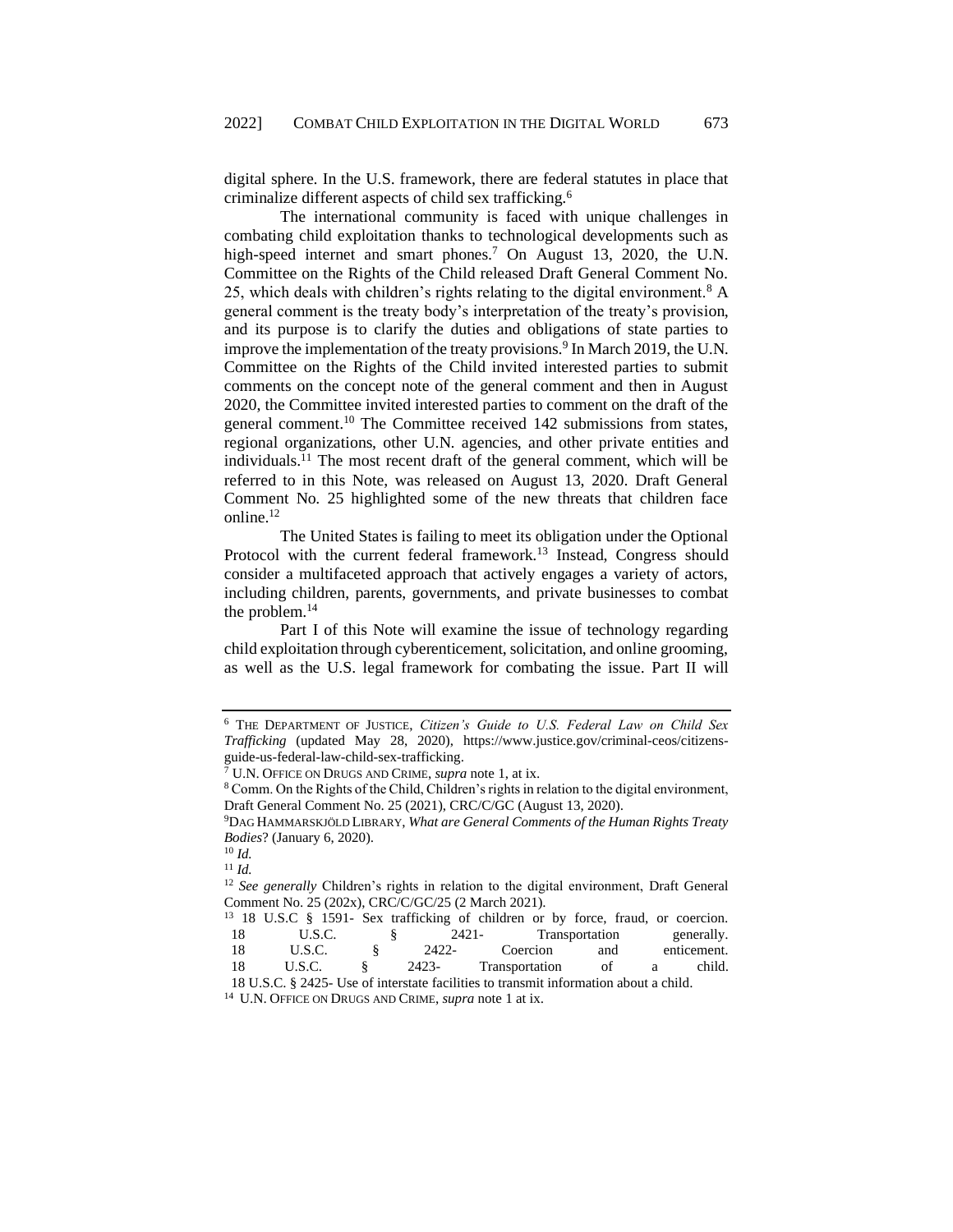explore the Draft General Comment No. 25, as well as the Optional Protocol to the Convention on the Rights of the Child on the sale of children, child prostitution, and child pornography and the U.S ratification of the treaty. Part III will discuss the pitfalls of the approach and what can be done to meet U.S. obligations under the treaty to better protect children from sexual exploitation. The Note will conclude that while the U.S. has made significant progress in combating child exploitation, the federal government can take more steps to fulfill its obligations under the treaty.

# II. PART I: THE PROBLEM OF CHILD EXPLOITATION IN THE DIGITAL WORLD

<span id="page-4-0"></span>This Note will first discuss child exploitation generally before examining the scope of the issue in the digital world and how offenders, victims, and law enforcement are affected by it.

### <span id="page-4-1"></span>*A. Child Exploitation Generally*

Child sexual exploitation is not a new practice; however, it is one that States have only recently started to address at the policymaking level beginning in the twentieth century.<sup>15</sup>

Child abuse focuses on the treatment of the victim while exploitation focuses on the benefit received by the offender.<sup>16</sup> Exploitation is defined as "a situation or context in which an individual takes unfair advantage of someone else for his own ends."<sup>17</sup> An individual guilty of sexually exploiting children is one who uses the child for their own sexual benefit, and they may do so indirectly, without ever touching the child.<sup>18</sup>

Child exploitation is unsurprisingly an extremely secretive phenomenon, which is in part why the behavior went unregulated and unpunished at an international level for so long.<sup>19</sup> International law focuses primarily on commercial sexual exploitation which is a shockingly lucrative international industry and a massive financial incentive exists for those who prey on the most vulnerable in society.<sup>20</sup> For example, a single child pornography website can make as much as  $$1.4$  million per month.<sup>21</sup> However, a commercial element is not required for exploitation to exist.<sup>22</sup>

<sup>15</sup> TREVOR BUCK, INTERNATIONAL CHILD LAW 353 (3d ed. 2014).

<sup>16</sup> U.N. OFFICE ON DRUGS AND CRIME, *supra* note 1 at ix.

<sup>17</sup> Buck, *supra* note 15.

<sup>18</sup> *Id.*

<sup>19</sup> *Id.*

<sup>20</sup> *Id.*

<sup>21</sup> *Id.* (citing Ethel Quayle & Max Taylor, *Model of Problematic Internet Use in People with a Sexual Interest in Children*, 6 CYBERPSYCHOLOGY & BEHAVIOR 93 (2003)).

<sup>22</sup> U.N. OFFICE ON DRUGS AND CRIME, *supra* note 1 at ix.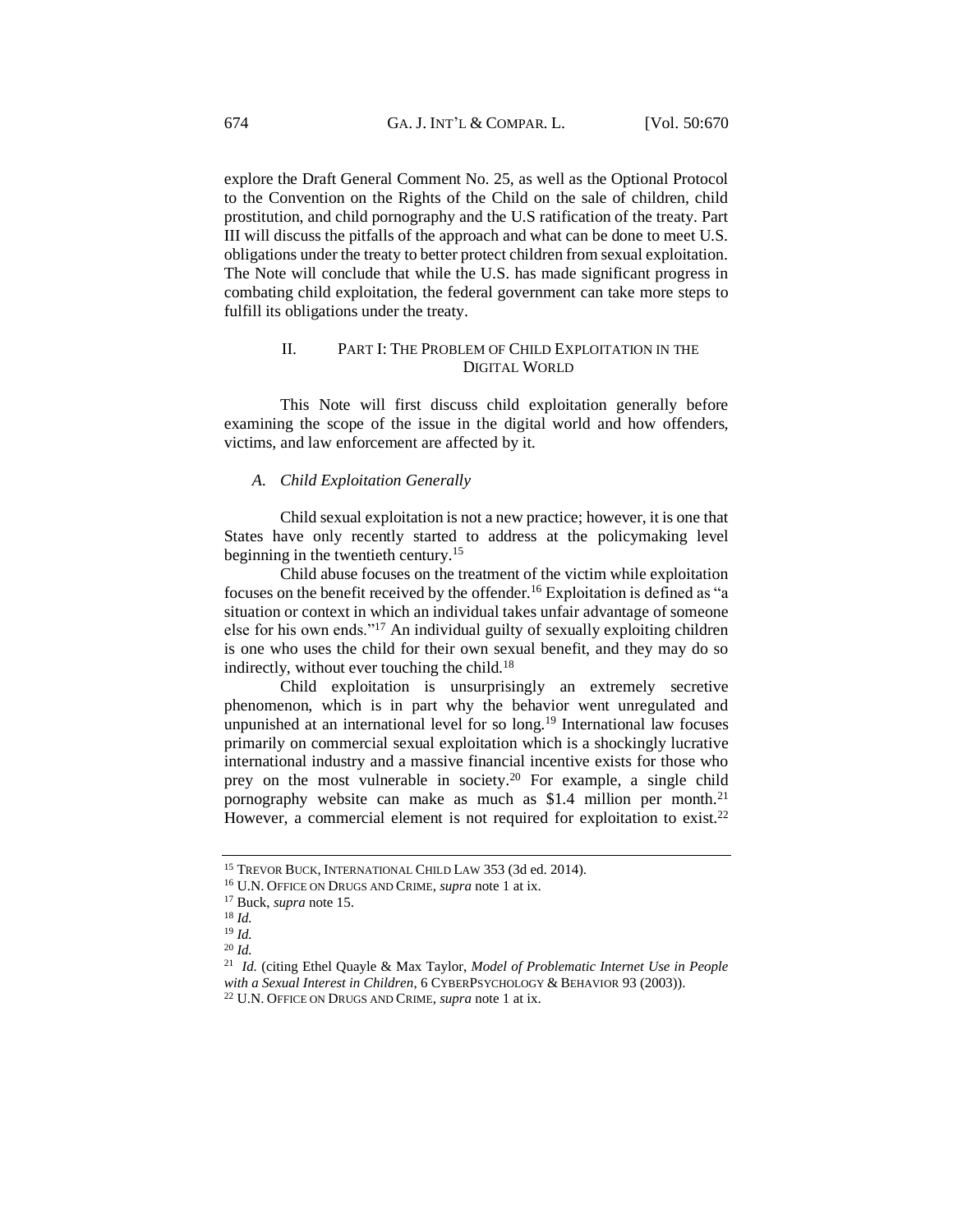Offenders often exploit children for reasons like personal pleasure, a desire to have domination or control, and other reasons apart from financial gain.<sup>23</sup> Each motivation is not mutually exclusive, and the purposes of exploitation often coincide with one another.<sup>24</sup> While there are many types of online sexual exploitation, this Note will focus on the issue of cyberenticement, solicitation, and online grooming.

#### <span id="page-5-0"></span>*B. The Issue of Cyberenticement, Solicitation, and Online Grooming*

Pursuant to the Convention on the Rights of the Child, a child is any human being under the age of eighteen, unless under the law applicable to the child, majority status is obtained earlier.<sup>25</sup> Child exploitation and abuse are broad categories, encompassing activities including but not limited to child trafficking, prostitution, and pornography.<sup>26</sup> This Note focuses on cyberenticement, solicitation, and online grooming, which are terms used collectively or interchangeably to describe communications made by adults to sexually abuse or exploit a child.<sup>27</sup>

Cyberenticement usually involves offenders who use the internet to contact and communicate with a child with the goal of sexually abusing or exploiting them.<sup>28</sup> Solicitation refers to the adult's actual sexual request, whether that request is for sexual activities, conversation, or some other form of sexual communication or information such as sexting or sending sexually explicit messages, explicit photographs, or sexual videos.<sup>29</sup> The process of grooming, or actions taken by the offender to build an emotional connection with the child, usually occurs before solicitation.<sup>30</sup> The offender's objective here is to make the child more compliant while also gaining the child's trust and confidence to prevent disclosure.<sup>31</sup> The amount of time it takes to groom a child varies and is largely dependent upon the relationship between the offender and child.<sup>32</sup>

The advent of self-generated content like sexting is a technological development that heavily implicates child exploitation.<sup>33</sup> Sexting is "the 'exchange of sexual messages or images' that involves 'the creating, sharing and forwarding of sexually suggestive nude or nearly nude images' through

# <sup>23</sup> *Id.*

- <sup>27</sup> U.N. OFFICE ON DRUGS AND CRIME, *supra* note 1 at 11.
- <sup>28</sup> *Id.* at 11.
- <sup>29</sup> *Id.*

<sup>24</sup> *Id.*

<sup>25</sup> G.A. Res. 44/25, art. 1 (Nov. 20, 1989).

<sup>&</sup>lt;sup>26</sup> TREVOR BUCK, INTERNATIONAL CHILD LAW, 355 (3<sup>rd</sup> ed. 2014).

<sup>30</sup> *Id.*

<sup>31</sup> *Id.*

<sup>32</sup> *Id.*

<sup>33</sup> U.N. OFFICE ON DRUGS AND CRIME, *supra* note 1 at 22.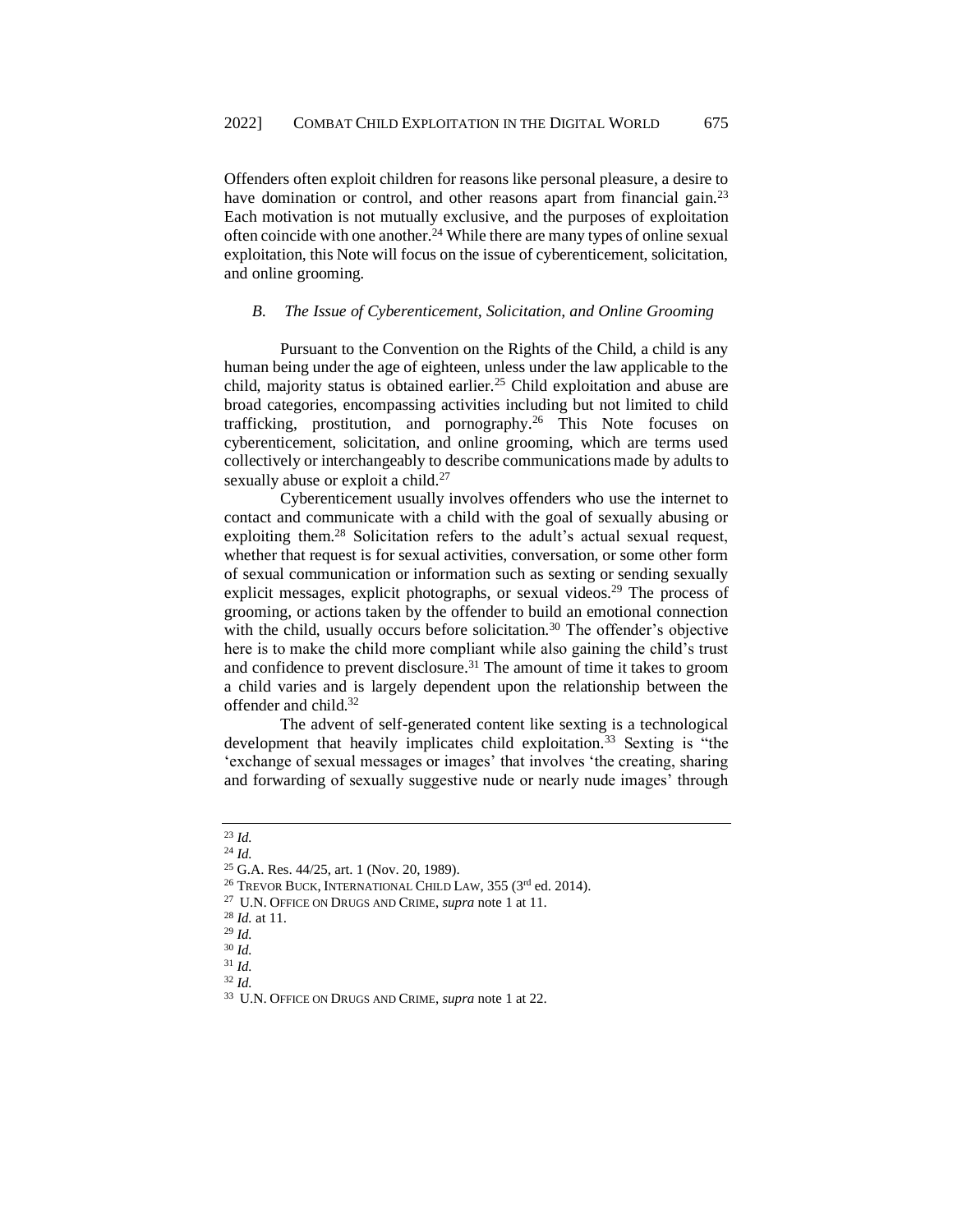mobile phones and/or the internet."<sup>34</sup> Approximately 15% to 40% of young people participate in sexting.<sup>35</sup> The problem is that children do not realize that once the photo or message is sent, they have essentially lost any control over that content.<sup>36</sup>

Research indicates that up to 88% of sexually explicit online content appeared somewhere else on the Internet without the original producer's permission.<sup>37</sup> Cyberenticers usually hope to solicit sexual materials, such as photos or videos, from the child.<sup>38</sup> To understand the complexity of the issue, it is important to note why children are often singled out by offenders and therefore in need of greater protections.

#### <span id="page-6-0"></span>*C. Children as Unique Victims*

Children are uniquely vulnerable and are therefore singled out and protected by a higher legal standard than adults in international law.<sup>39</sup> In most cases, they do not have the same freedom of choice as their adult counterparts and there is an inherent unfair power dynamic between the adult perpetrator and the child.<sup>40</sup> Further, the consequences of sexual exploitation affect the child's life even through adulthood. $4\overline{1}$  Children are confronted with the threats of violence, pregnancy, and sexually transmitted diseases.<sup>42</sup>

Even when the exploitation is indirect (e.g. a nude a photograph where the child is not necessarily physically harmed) the exploitation can create psychological trauma and instill fear that the child's family, friends, and acquaintances will think that the child was willingly involved.<sup>43</sup> As a result of abuse or exploitation, the child can suffer from depression and may require specialized help for issues like substance abuse, mental health problems, and sexual trauma.<sup>44</sup> Additionally, because it is common for these children to come from dysfunctional families, they might be completely emotionally and economically dependent, on their abusers.<sup>45</sup> While children are at unique risk of online sexual abuse, there are particular groups of children who are even more vulnerable than others.

<sup>45</sup> *Id.*

<sup>34</sup> *Id.* <sup>35</sup> *Id.* <sup>36</sup> *Id.* <sup>37</sup> *Id.* <sup>38</sup> *Id.*  <sup>39</sup> *See* BUCK,*supra* note 15, at 354. <sup>40</sup> *Id.* at 354-355. <sup>41</sup> *Id.* <sup>42</sup> *Id.* <sup>43</sup> *Id.* Sex Trafficking, U.S. DEP'T OF JUST. (May 28, 2020), https://www.justice.gov/criminal-ceos/child-sex-trafficking.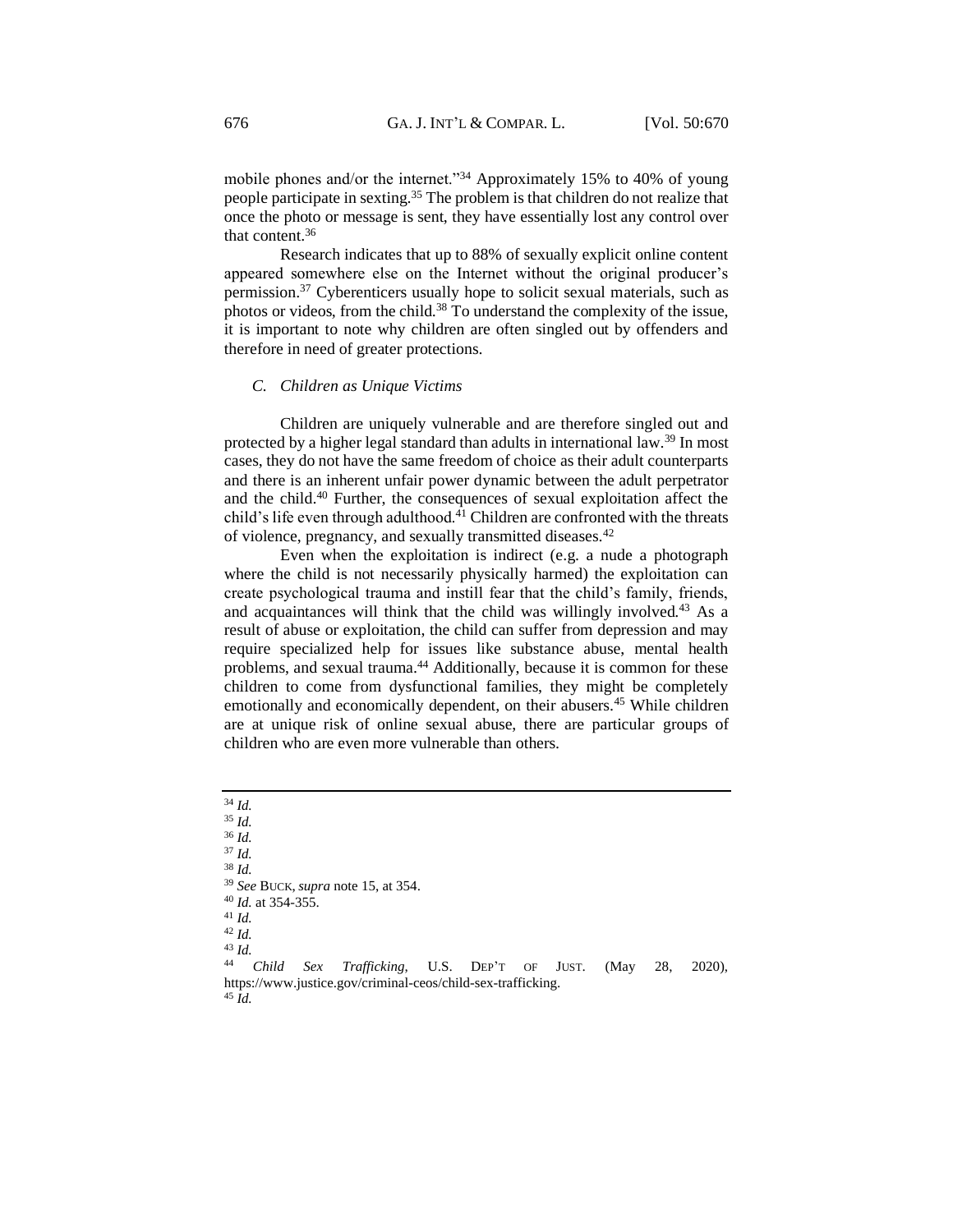# <span id="page-7-0"></span>*D. Typical Profile of Victims*

The 2015 Report conducted by the U.N. Office on Drugs and Crime found that the majority of child abuse and exploitation victims are girls.<sup>46</sup> The National Center for Victims of Crime noted that the prevalence of child abuse is difficult to determine because abuse is often underreported.<sup>47</sup> A study conducted by the Crimes Against Children Research center, showed that one in five girls and one in twenty boys are victims of child sexual abuse.<sup>48</sup> Given the tendency for underreporting and the taboo surrounding sexual exploitation, especially regarding boys, the true number is likely even higher. In regards to cyberenticement and online solicitation, studies indicate that around three quarters of all solicitations are sent to girls and females aged fourteen to seventeen years old are at a higher risk of solicitation.<sup>49</sup> Other factors that increase the risk of victimization include prior abuse, familial dysfunction, poverty, and social isolation.<sup>50</sup>

Adolescents are the most at-risk group for cyberenticement.<sup>51</sup> Those who are not careful on the internet or are unsafe online are most susceptible to exploitation through cyberenticement, solicitation, or online grooming and adolescents are more likely than young children to engage with strangers online.<sup>52</sup> Further, adolescents are generally less supervised by their parents than young children.<sup>53</sup> It is not uncommon for adolescents to post suggestive photographs publicly, and many young people are unable to recognize potentially dangerous situations.<sup>54</sup> Offenders attack the most defenseless members of an already highly vulnerable population.<sup>55</sup>

Social isolation plays a large role in a child's propensity to partake in risky online behavior.<sup>56</sup> Many children turn to websites and social media for friends when they lack interpersonal relationships.<sup>57</sup> Some tend to amass a large number of online "friends" who are essentially strangers, and then share private information with these individuals.<sup>58</sup> They might have lower selfesteem and be more willing than the average child to have contact with the

<sup>48</sup> *Id.*

<sup>50</sup> *Id.* at 23-27.

<sup>52</sup> *Id.* at 26.

<sup>46</sup> U.N. OFFICE ON DRUGS AND CRIME, *supra* note 1 at 23.

<sup>47</sup> *Child Sexual Abuse Statistics*, NATIONAL CENTER FOR VICTIMS OF CRIME (last visited February 9, 2022)[, https://victimsofcrime.org/child-sexual-abuse-statistics/.](https://victimsofcrime.org/child-sexual-abuse-statistics/)

<sup>49</sup> U.N. OFFICE ON DRUGS AND CRIME, *supra* note 1 at 23.

<sup>51</sup> *Id.* at 26.

<sup>53</sup> *See generally id.* at 2.

<sup>54</sup> *Id.* at 2.

<sup>55</sup> *Id.* at x.

<sup>56</sup> *Id.* at 27.

<sup>57</sup> *Id.* 

<sup>58</sup> *Id.*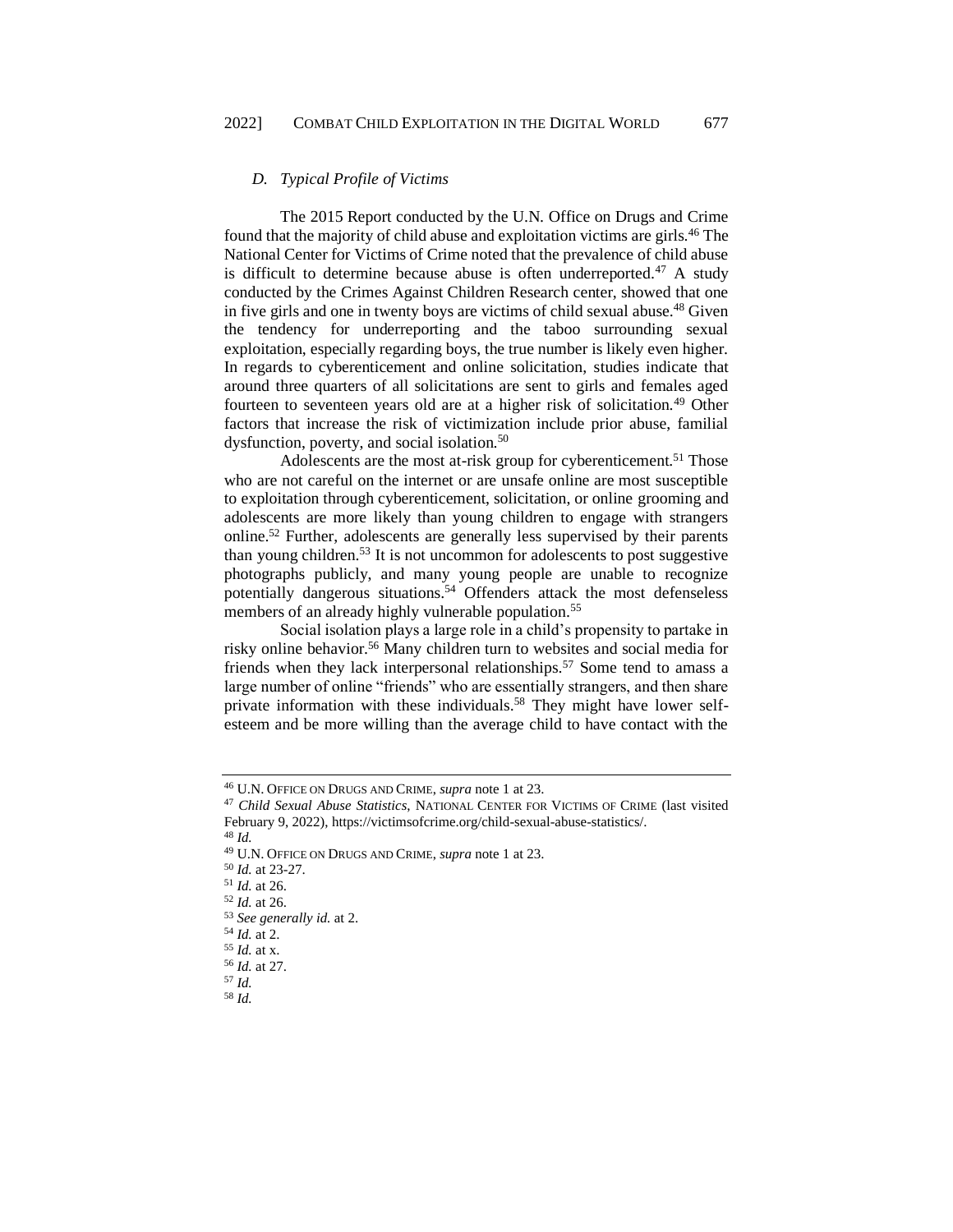offender.<sup>59</sup> While having discussed the typical profile of the child victim, this Note will now move to discuss the profile of offenders.

### <span id="page-8-0"></span>*E. Typical Profile of Offenders*

Although both men and women engage in child exploitation, men are the most common offenders.<sup>60</sup> The consumers of child sexual abuse material are usually men between ages twenty-five and forty years old.<sup>61</sup> Almost all cyberenticement solicitations are made by men.<sup>62</sup> These individuals usually have high levels of education, this might be due to their comfort in using more advanced technology.<sup>63</sup> In general, abusers are more likely former victims of abuse than the general public.<sup>64</sup> The Institut National de Santé Publique du Québec cites a study conducted in 2008 which indicated that males who were abused as children and who later became sexual offenders as adults had more problems in their childhood and adulthood than members of the general public.<sup>65</sup>

Similar to how socially isolated victims are more likely to fall prey to exploitation, the offenders also have a higher propensity for socially isolation and, thus, are more likely to fill their real life emotional deficit with online sexual activity.<sup>66</sup> A European Online Grooming Project report for the Safer Internet Programme classified online sexual offenders in three categories.<sup>67</sup> First, "intimacy seekers" are those who behave like their relationships with children are romantic and consensual.<sup>68</sup> These offenders spend their time trying to meet up with the children in-person.<sup>69</sup> The second group, labeled "adaptable offenders" act like their victims are sexually mature and therefore able to consent, regardless of their age.<sup>70</sup> Last, "hypersexual

<sup>59</sup> *Id.*

<sup>60</sup> *Id.* at xi.

<sup>61</sup> *Id.*

<sup>62</sup> *Id.* at 23.

<sup>63</sup> *Id.* at xi. For a more in-depth discussion of the education levels of offenders, see Finkelhor, D., et al., *Online Victimization: What Youth Tell Us, in* MEDICAL, LEGAL, AND SOCIAL SCIENCE ASPECTS OF CHILD SEXUAL EXPLOITATION: A COMPREHENSIVE REVIEW OF PORNOGRAPHY, PROSTITUTION, AND INTERNET CRIMES 437-467 (S.W. Cooper, et al., eds., 2005).

<sup>64</sup> U.N. OFFICE ON DRUGS AND CRIME, *supra* note 1 at xi.

<sup>65</sup> Karine Baril, *Sexual Abuse in the Childhood of Perpetrators,* INSTITUT NATIONAL DE SANTÉ PUBLIQUE DU QUÉBEC, [https://www.inspq.qc.ca/en/sexual-assault/fact](https://www.inspq.qc.ca/en/sexual-assault/fact-sheets/sexual-abuse-childhood-perpetrators#ref)[sheets/sexual-abuse-childhood-perpetrators#ref](https://www.inspq.qc.ca/en/sexual-assault/fact-sheets/sexual-abuse-childhood-perpetrators#ref) (last visited February 10, 2022).

<sup>66</sup> U.N. OFFICE ON DRUGS AND CRIME, *supra* note 1 at 28.

<sup>67</sup> *Id.* (citing *Final Report*, EUROPEAN ONLINE GROOMING PROJECT, at 13-14 (March 2012)). <sup>68</sup> *Id.*

<sup>69</sup> *Id.*

<sup>70</sup> *Id.*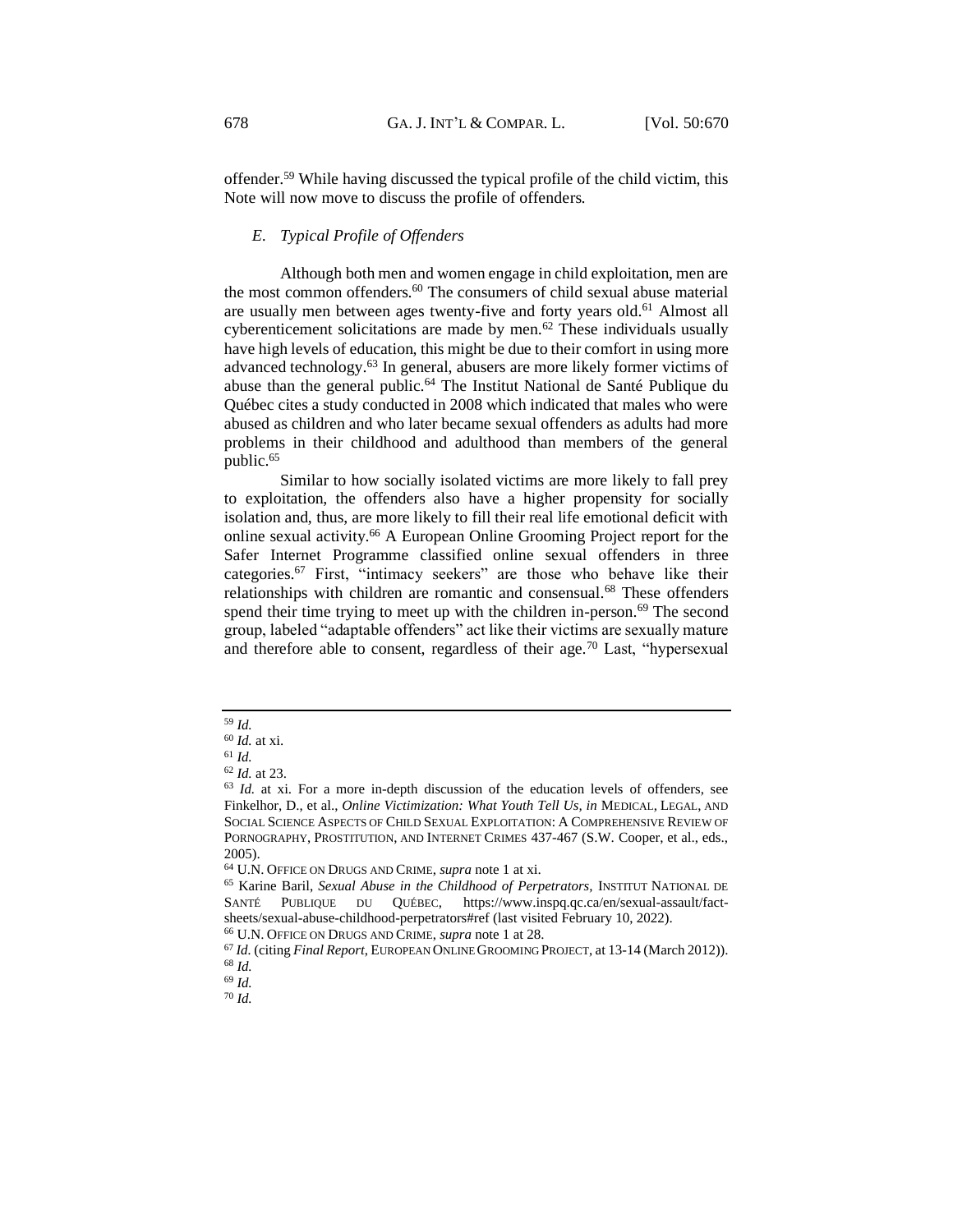offenders" are distinguished by owning large collections of sexually explicit materials.<sup>71</sup>

The goal of many cyberenticers is to fulfill a fantasy about engaging in sexual activities with a child.<sup>72</sup> They usually create elaborate profiles with the hope of luring a child in, then quickly solicit self-created sexually explicit material such as photographs or videos.<sup>73</sup> These offenders are also commonly part of groups of similarly-involved individuals to share strategies for making contact and social affirmation.<sup>74</sup> Cyberenticing includes activities such as trying to get a child to meet in person, calling the child on the phone, going to the child's home, giving the child gifts or money, sending mail to the child, or buying a travel ticket for the child.<sup>75</sup> Now that this Note has discussed the profiles of children and offenders, it will now discuss how technology affects them.

#### <span id="page-9-0"></span>*F. Implications of Technology for Children*

Technological innovation and increased access to the internet have further complicated the problem of child sexual exploitation.<sup>76</sup> Children especially possess increased access to information and communication technologies; for many children, constant connection to the digital world is part of the fabric of their existence.<sup>77</sup> Children are faced with the constant threat of coming into contact with someone online and sharing information or files without realizing the implications of doing so.<sup>78</sup> It can be difficult for parents to monitor what their children are doing online because, compared to the child, parents are often largely inexperienced with the technology.<sup>79</sup>

Online websites and social media also allow offenders to create fake identities to lure in victims into a relationship.<sup>80</sup> When offenders create fake social media profiles, a child might believe that they have a relationship with a totally different person—someone their own age who looks completely different.<sup>81</sup> These fake profiles are convincing to children and offenders create elaborate fake profiles with photographs and a believable backstory. The offender then starts the grooming process using the fake profile and gains the child's trust.<sup>82</sup> Once the child is attached, the offender can reveal his true

<sup>73</sup> *Id.*

<sup>75</sup> *Id.* at 28.

<sup>76</sup> *Id* at ix.

<sup>79</sup> U.N. OFFICE ON DRUGS AND CRIME, *supra* note 1.

<sup>80</sup> *Id.* at 16. <sup>81</sup> *Id.*

<sup>82</sup> *Id.*

<sup>71</sup> *Id.* at 28.

<sup>72</sup> *Id.*

<sup>74</sup> U.N. OFFICE ON DRUGS AND CRIME, *supra* note 1 at 28, 33.

<sup>77</sup> *Id.* <sup>78</sup> *Id.*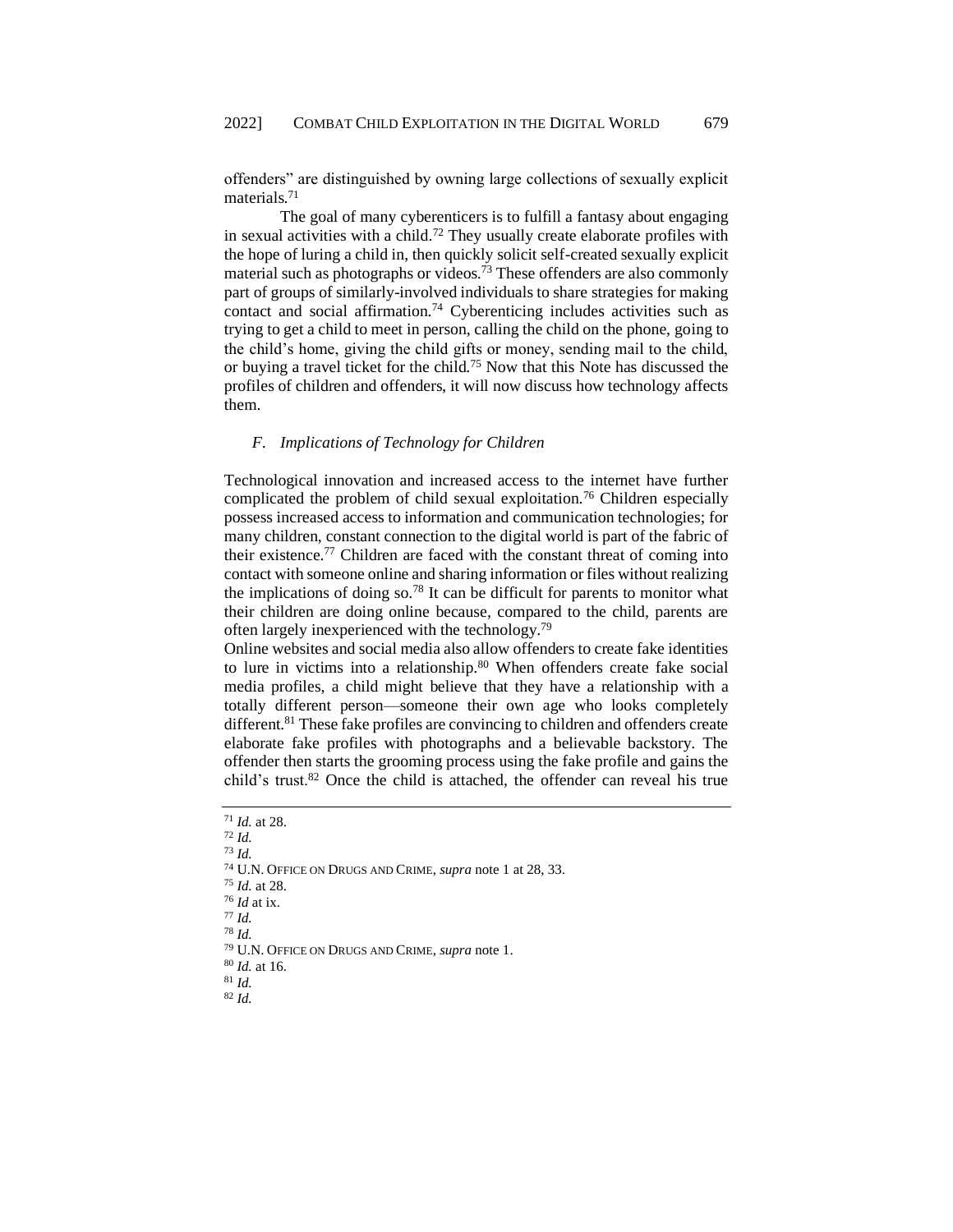identity and retain the loyalty, love, and trust of the victim.<sup>83</sup> Grooming can also prevent disclosures, which is why so many cases go unreported.<sup>84</sup>

The use of technology also makes the harm to victims more imminent and omnipresent.<sup>85</sup> Because of the immediacy of the contact, offenders can quickly target and form relationships with children.<sup>86</sup> Offenders, not facing the same threats of exposure, may solicit sexual activities or material after only a few interactions.<sup>87</sup> Once the offender has material such as a photograph, the offender can blackmail the child by threatening to make the photo public or share it with the victim's parents.<sup>88</sup> The offender can then use the photo as a bargaining chip to receive more sexual content or in-person meetings, and a cycle begins where the victim becomes increasingly dependent on the offender and cannot escape the relationship for fear of exposure and negative social ramifications.<sup>89</sup>

#### <span id="page-10-0"></span>*G. Implications of Technology for Offenders*

Technology facilitates criminal behavior on behalf of those looking to exploit children perpetrators have easy and virtually instantaneous access to broad pool of potential victims.<sup>90</sup> The internet and cell phones provide a global marketing channel for child exploitation.<sup>91</sup> Cell phones, the internet, and social media encourage the objectification of young girls in particular, and sexually promiscuous images are constantly created, shared, and collected using technology such as online file sharing networks.<sup>92</sup> Individuals can use social media or other websites to initiate, schedule, or even purchase sexual interactions with a child. $93$  Having greater access to children through online forums enables offenders to quickly target victims who have a higher probability of responding.<sup>94</sup> For example, an offender could reach out to fifty children of varying ages and easily begin communications with all fifty to start the grooming process. As time goes by, some victims will continue to respond while some will either ignore the offender or lose interest.<sup>95</sup> At that point, the offender is able to allocate more of his energy and time to the victims who

<sup>83</sup> *Id.*

<sup>84</sup> U.N. OFFICE ON DRUGS AND CRIME, *supra* note 1.

<sup>85</sup> *Id.* at 20.

<sup>86</sup> *Id.*

<sup>87</sup> *Id.*

<sup>88</sup> *Id.*

<sup>89</sup> *Id.*

<sup>90</sup> *Id.* at ix.

<sup>91</sup> THE DEPARTMENT OF JUSTICE, *Child Sex Trafficking* (May 28, 2020), https://www.justice.gov/criminal-ceos/child-sex-trafficking.

<sup>92</sup> U.N. OFFICE ON DRUGS AND CRIME, *supra* note 1 at 24.

<sup>93</sup> *Child Sex Trafficking*, *supra* note 44.

<sup>94</sup> U.N. OFFICE ON DRUGS AND CRIME, *supra* note 1 at 15.

<sup>95</sup> U.N. OFFICE ON DRUGS AND CRIME, *supra* note 1.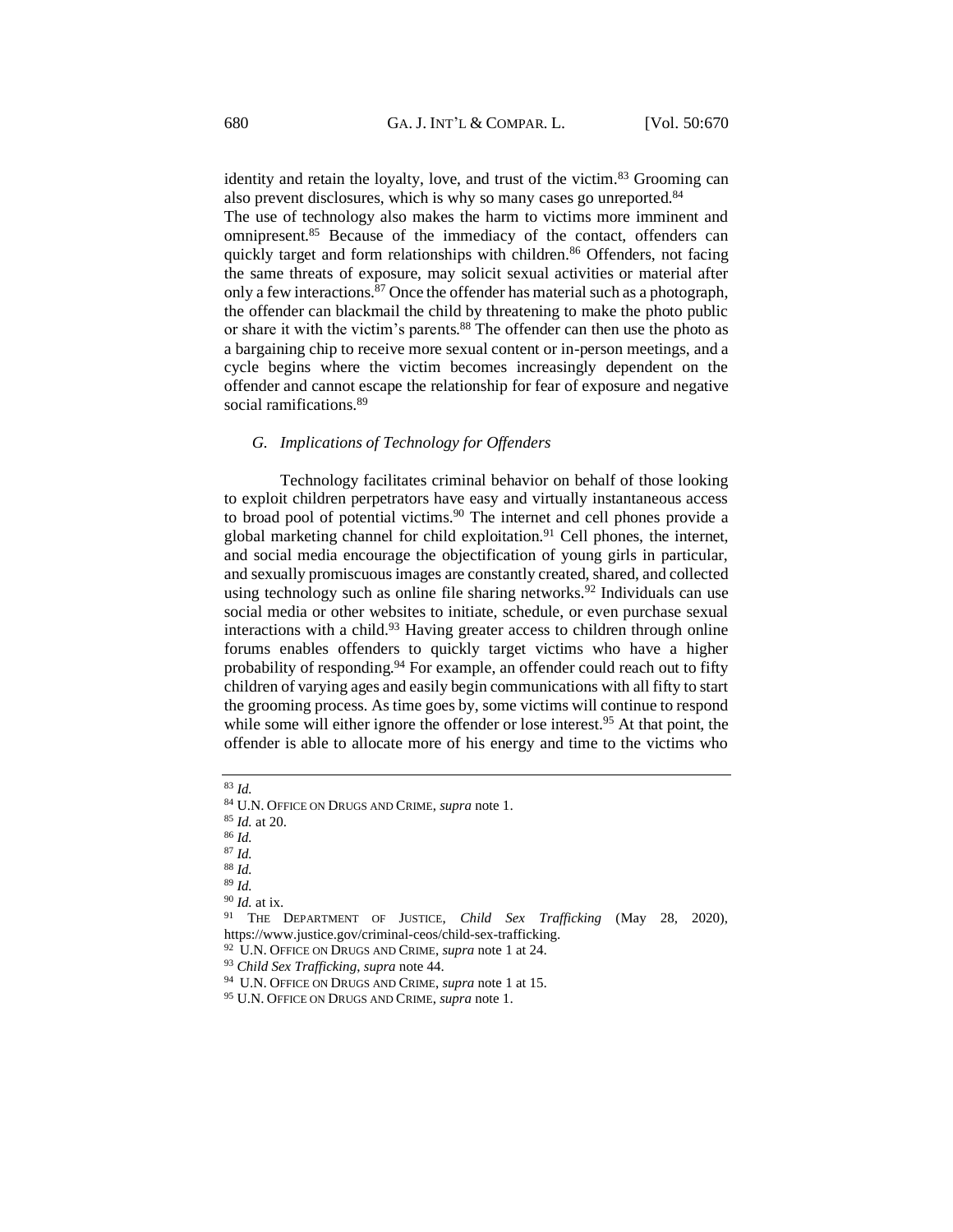have provided the most interest.<sup>96</sup> Technology facilitates these interactions, as most offenders would not have the time or access to such a vast number of children offline.<sup>97</sup>

Social media platforms also give perpetrators access to personal biographical information of children they would not otherwise have access to.<sup>98</sup> This information could include photographs of the child, where the child lives, or the child's interests.<sup>99</sup> Features enabling children to post their locations also gives the offender continuous and instantaneous information about the child's whereabouts.<sup>100</sup>

Social media sites may enforce privacy rules about who can access an individual's profile, but those rules are constantly changing so it is difficult for children and their parents to truly know who has access to their online information.<sup>101</sup> Many children have a false sense of security that only their friends will see their posts and a culture of over-sharing puts children at unique risk. Offenders can use information obtained through social media to target high-probability victims.

Technology does not only facilitate communication with victims; it also facilitates communication with other similarly situated criminals.<sup>102</sup> Although this risk of victim-offender communication is more prevalent in the child pornography context, it is also possible that a perpetrator could solicit content from a child and then share it with others on the internet. A study done by the U.N. Office on Drugs and Crime about the effects of technology on child abuse and exploitation noted that most child abuse material is exchanged via "peer-to-peer" platforms which enable large file sharing or on the "dark web" between anonymous users.<sup>103</sup> Peer-to-peer platforms are domains online where individuals share large files without the need for a third party centralized server.<sup>104</sup> To avoid getting caught, criminals use the explicit materials as a currency instead of paying with a credit card or in some other manner that would reveal their identity.<sup>105</sup> Online anonymity makes detection difficult providing an additional challenge for law enforcement.<sup>106</sup>

Increased technology also serves as social affirmation for offenders.<sup>107</sup> Offenders are able to go online and join groups with other

<sup>96</sup> *Id.* <sup>97</sup> *Id.* <sup>98</sup> *Id.* at 16. <sup>99</sup> *Id.* <sup>100</sup> *Id.* <sup>101</sup> U.N. OFFICE ON DRUGS AND CRIME, *supra* note 1. <sup>102</sup> *Id.* at ix. <sup>103</sup> *Id.* at 18. <sup>104</sup> *Id* at 16. <sup>105</sup> U.N. OFFICE ON DRUGS AND CRIME, *supra* note 1 at 18. <sup>106</sup> *Id.* at 18-19. <sup>107</sup> *Id.* at 20-21.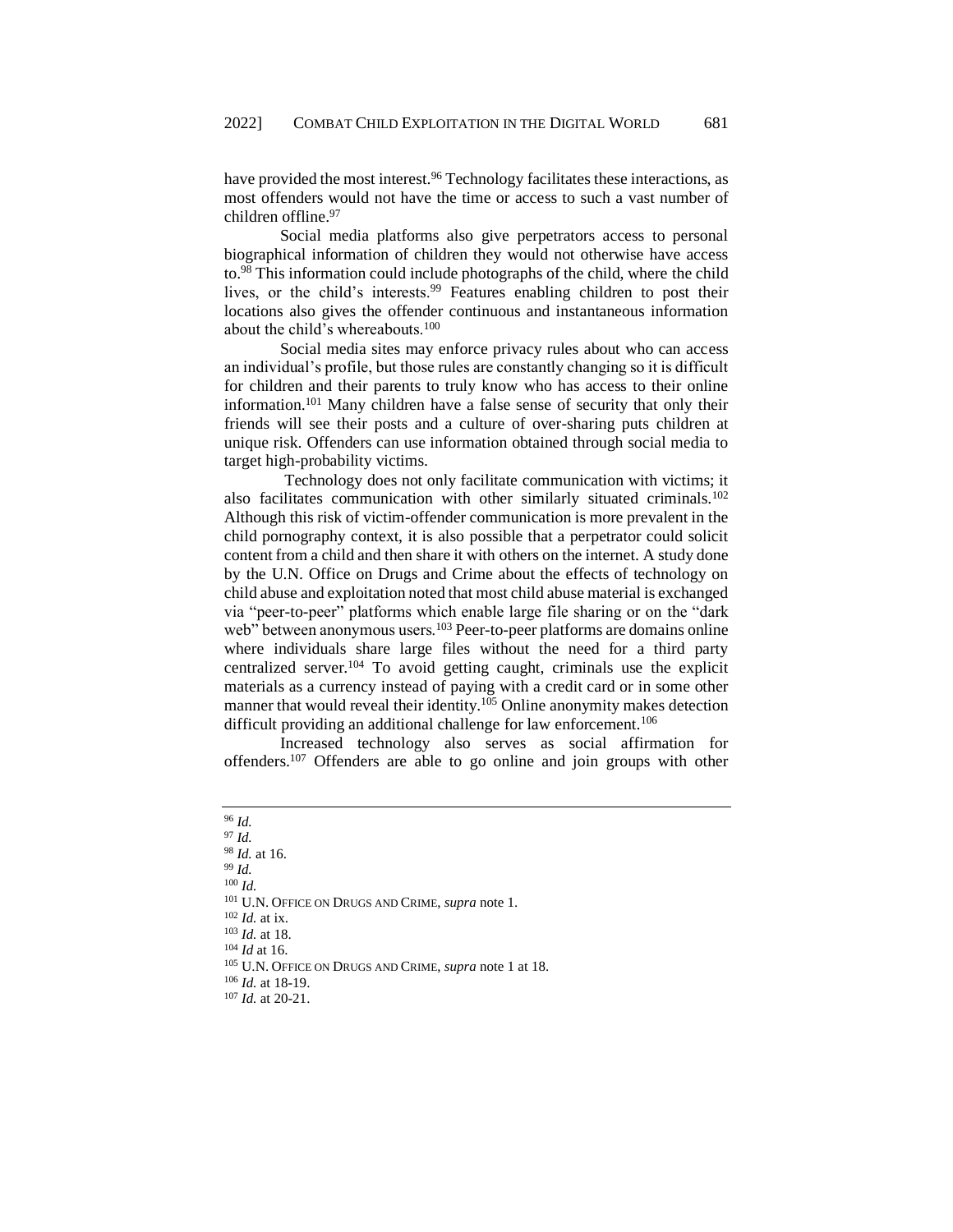individuals who are participating in the same criminal behavior.<sup>108</sup> Because of the physical distance that is between the perpetrator and the victim, the perpetrator is more removed from the situation and more easily able to convince himself it is morally and socially acceptable behavior.<sup>109</sup> Using online forums and groups, offenders are also able to share techniques to more readily gain access to victims while avoiding capture.<sup>110</sup> Before the rise of technology, offenders would not talk publicly about their relationships with children for fear of being socially ostracized.<sup>111</sup> Now, with digital communities and online anonymity, sexual offenders can feel embraced and welcomed instead of isolated.<sup>112</sup> While changes in technology affect children and offenders, they also affect law enforcement.

#### <span id="page-12-0"></span>*H. Implications for Law Enforcement*

According to the study conducted by the U.N. Office on Drugs and Crime, law enforcement faced with strict budgetary concerns generally does not have the amount of resources necessary to navigate and investigate the digital world, leaving the arena practically unregulated.<sup>113</sup> In the United States, the law enforcement agency responsible for policing the digital world is the Federal Bureau of Investigation, working in tandem with state and local police departments.<sup>114</sup> In the United States, investigations of these crimes usually require a multi-jurisdictional response between agencies in not only different geographical areas but also in different levels of government $115$ Federal and local law enforcement groups must cooperate to protect victims and prosecute offenders.<sup>116</sup> Further, many victims, especially those who have been subject to grooming and have an emotional relationship with their offender, do not want these individuals to be criminally punished. Such is common in situations where a girl believes that her abuser or groomer is her boyfriend. The online context is similar to the sex-trafficking context.<sup>117</sup> Because a victim may only know the pseudonym of her trafficker, it is highly possible that a child may not even know what her offender actually looks like, or what the offender's real name is.<sup>118</sup> These problems are exacerbated by the

<sup>108</sup> U.N. OFFICE ON DRUGS AND CRIME, *supra* note 1.

<sup>109</sup> *Id.*

<sup>110</sup> *Id.* at 21.

<sup>111</sup> *Id.* at 20.

<sup>112</sup> *Id.*

<sup>113</sup> *Id.* at ix.

<sup>114</sup> THE DEPARTMENT OF JUSTICE OFFICE OF JUSTICE PROGRAMS, *Internet Crimes Against Children Task Force Program* (last visited January 14, 2021), https://ojjdp.ojp.gov/programs/internet-crimes-against-children-task-force-program. <sup>115</sup> *Child Sex Trafficking*, *supra* note 44.

<sup>116</sup> *Id.*

<sup>117</sup> *Id.*

<sup>118</sup> *Id.*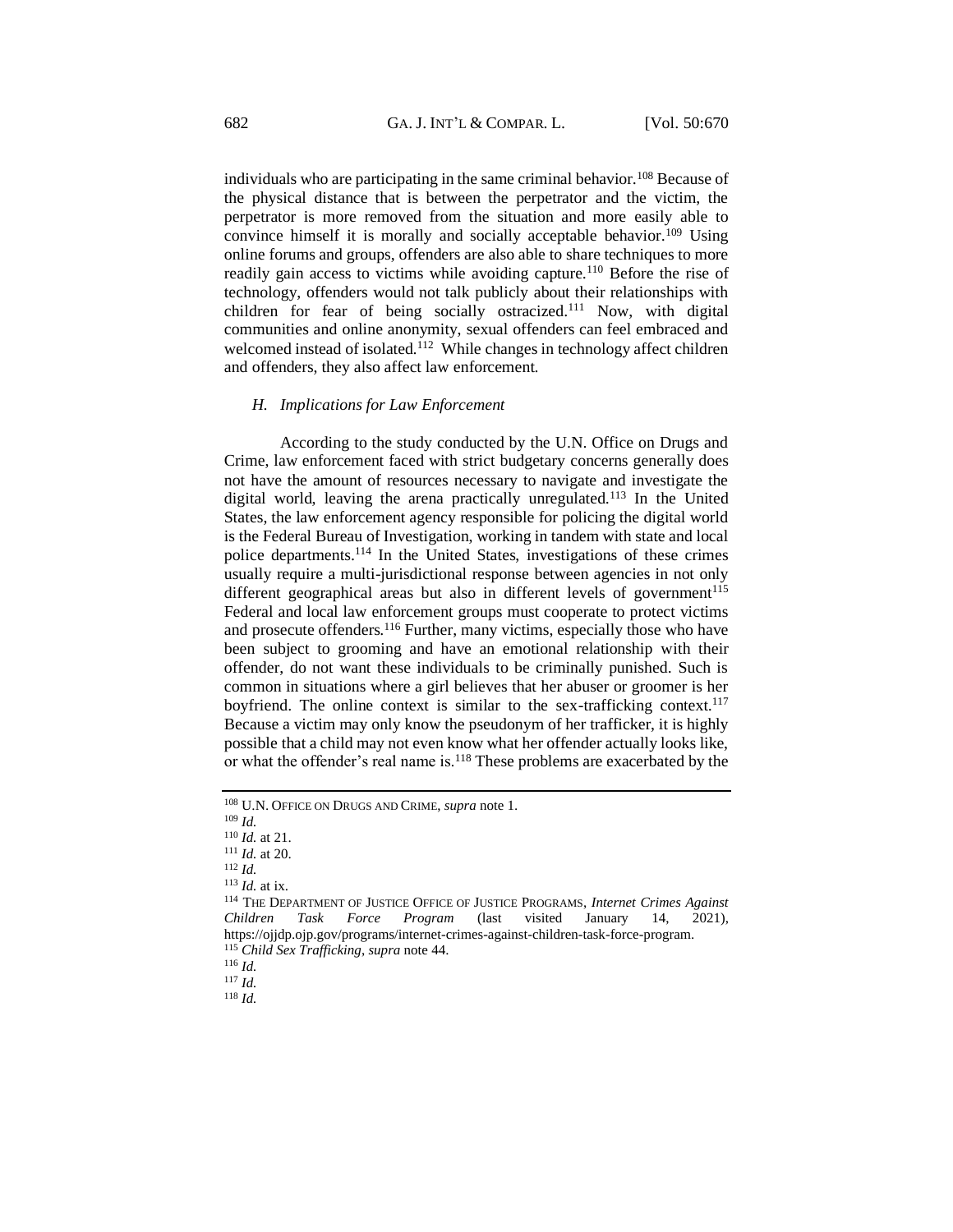high incentives to participate in child exploitation, whether for personal gratification or financial gain, combined with a low risk of being caught and prosecuted. The United States has several statutes under which the Department of Justice can prosecute online child sexual offenders, and the U.S. response is set forth below.

### <span id="page-13-0"></span>*I. The US Federal Law Response*

In the United States, many child sexual abuse cases are typically dealt with at the state level. However, when the internet is involved and the crime takes place in multiple states, the federal government has jurisdiction.<sup>119</sup> At the state level, individual states have several statutes that serve to combat cyberenticement by punishing any offender who uses a computer or other similar technological device to contact a child whom the offender knows or believes to be a child and to solicit, encourage, entice, or lure the or her for the purposes of engaging in any sexual activity.<sup>120</sup>

Given the multi-jurisdictional nature of the internet in that internet crimes are rarely confined to one state, the focus of this Note is on the U. S. federal response to combating child cyberenticement, solicitation, and grooming. In the United States, the Criminal Division of the Department of Justice has a number of specialized units that focus on fighting particular types of crimes.<sup>121</sup> One of those units is the Child Exploitation and Obscenity Section, which was founded in 1987 with a mission to protect children from exploitation by enforcing federal criminal statutes.<sup>122</sup> That mission remains the same since the adoption of the Optional Protocol, as the ultimate goal of the Optional Protocol is similarly to protect children's rights. The section's attorneys work with computer forensic specialists and ninety-four U.S. Attorney offices to prosecute defendants charged with violations of a federal child exploitation law.<sup>123</sup> The Child Exploitation Section also works with law enforcement and other members of the government on training, policy development, legislation, and agency regulations with respect to child exploitation.<sup>124</sup>

The United States Code features federal child exploitation laws discussed below. The statutes were enacted at different times, and there is no

<sup>119</sup> U.S. DEP'T OF JUST., *Child Sexual Abuse* (May 28, 2020), https://www.justice.gov/criminal-ceos/child-sexual-abuse.

<sup>&</sup>lt;sup>120</sup> U.N. OFFICE ON DRUGS AND CRIME, *supra* note 1.<br><sup>121</sup> Second LLS DEP<sup>2</sup> CF

<sup>121</sup> *See* U.S. DEP'T OF JUST., *Sections/Offices*, https://www.justice.gov/criminal/sectionsoffices (last visited February 9, 2022) (listing the various specialized units of the Criminal Division).

<sup>122</sup> U.S. DEP'T OF JUST., *Child Exploitation and Obscenity Section (CEOS*), <https://www.justice.gov/criminal-ceos> (last visited October 2, 2020). <sup>123</sup> *Id.*

<sup>124</sup> *Id.*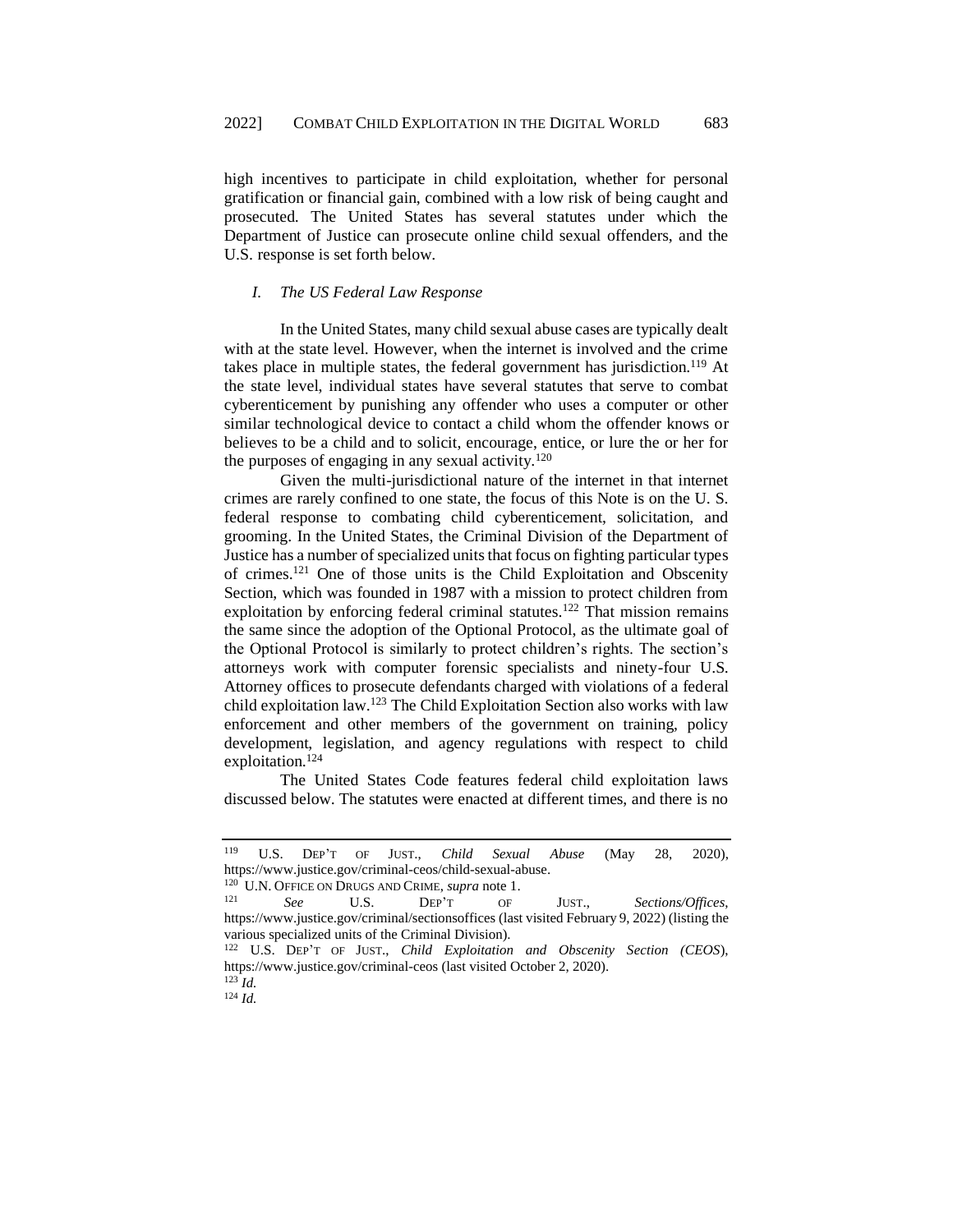direct evidence that any were passed in direct response to the ratification of the Optional Protocol. The statute that is most relevant in the digital context is 18 U.S.C. § 2422, enacted in 2006, which criminalizes the coercion and enticement of a child.<sup>125</sup> Congress enacted this statute around the same time that the Optional Protocol was adopted and entered into force. Section 2422(b) provides that the United States

> makes it a crime to use the U.S. Mail or certain technology, such as the internet or the telephone (whether mobile or a land line), to persuade, induce, entice, or coerce a minor to engage in prostitution or any other illegal sexual activity. For example, it is a federal crime for an adult to use the mail, a chat room, email, or text messages to persuade a child to meet him or her to engage that child in prostitution or other illegal sexual activity. Under this statute, it is not necessary to prove that either the defendant or the victim crossed state lines. The penalty for this offense is not less than ten years in prison, up to life. $126$

Therefore, the federal government can prosecute offenders who use technology such as the internet, email, and cellphones to lure a child in to engage in illegal sexual activity. Federal prosecutors can also punish cyberenticement crimes under 18 U.S.C. § 2425, enacted in 1992, which criminalizes the use of interstate facilities to transmit information about a child. This statute provides that the United States:

> makes it illegal for any person to use the mail, telephones, or the Internet, to knowingly transmit the name, address, telephone number, social security number, or email address of a child under the age of sixteen with intent to entice, encourage, offer, or solicit any person to engage in criminal sexual activity. This offense is punishable by up to five years in prison.<sup>127</sup>

Under this statute, the federal government can prosecute an offender for transmitting information about a child under the age of sixteen using technology like the internet if the intent behind that transmission is to encourage the child to participate in illegal sexual activity.

The government can also prosecute child exploitation crimes involving technology under two other federal statutes, which do not directly

<sup>125</sup> 18 U.S.C. § 2422 (2006).

<sup>126</sup> *Citizen's Guide*, *supra* note 6.

<sup>127</sup> *Id.*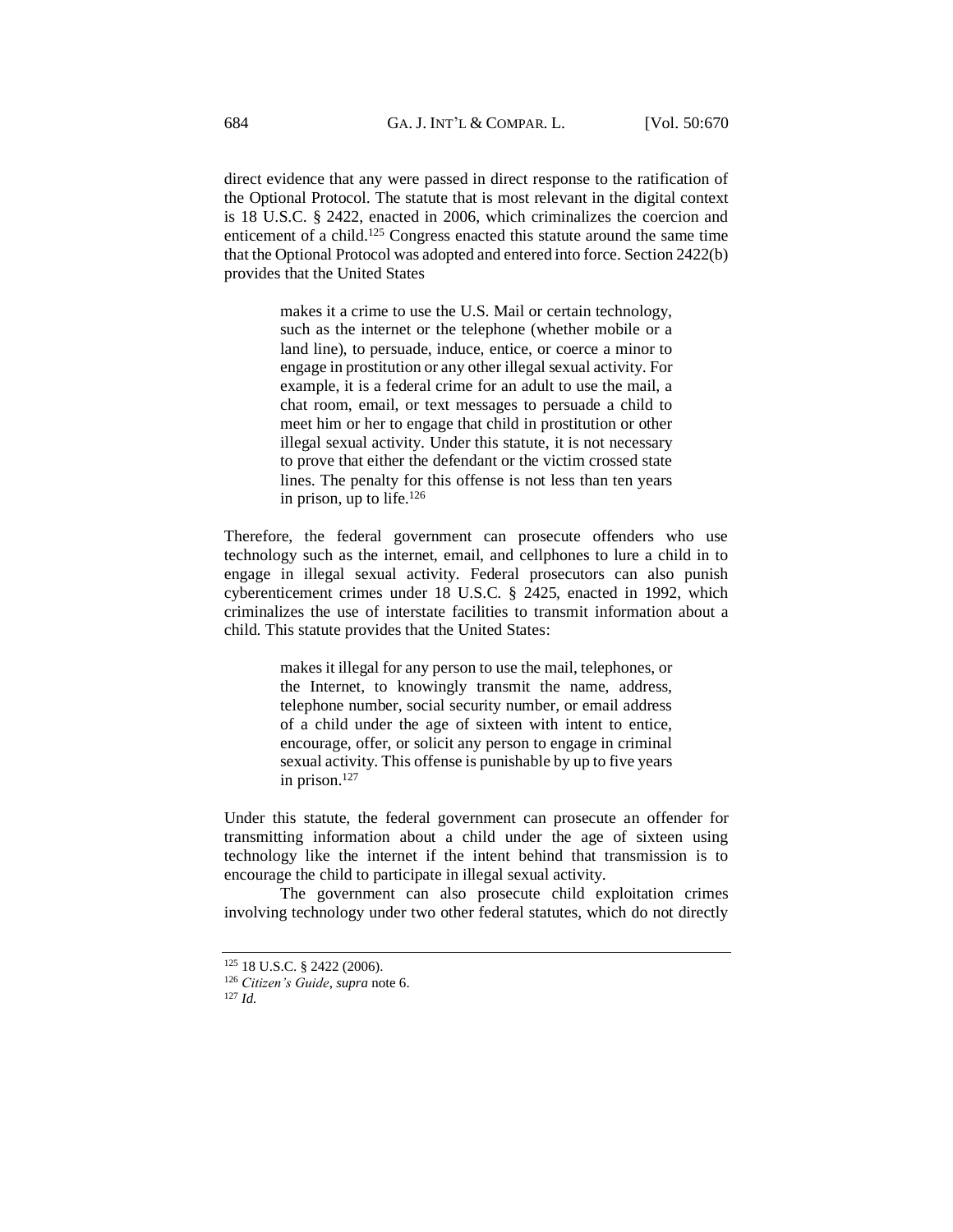deal with technology or the U.S. mail. The first is 18 U.S.C. § 2421, which was enacted in 1945, and deals with transportation of people generally. The other federal statute is 18 U.S.C. § 2423 which was enacted in 2002, dealing with the transportation of children.<sup>128</sup> These statutes are invoked if an offender contacted a child online and then attempted to meet her in real life for some sort of sexual activity. To satisfy the jurisdictional component of these two federal statutes, the government must prove that the victim crossed a state line.<sup>129</sup> In the United States, the government must work through this statutory framework to prosecute individuals for the cyberenticement, solicitation, and grooming of a child.

In addition to prosecuting under these statutes, the U.S. Federal government created specialized units and funds several organizations whose goal is to combat child exploitation online. For example, the High Technology Investigative Unit of the Department of Justice works together with the Child Exploitations and Obscenity Section of the Department of Justice to initiate investigations and offer education to law enforcement agencies.<sup>130</sup> The Federal Bureau of Investigation is tasked with investigating child exploitation crimes and coordinating with local law enforcement, sharing resources and holding offenders accountable.<sup>131</sup>

The U.S. federal government also helps fund non-profits such as the National Center for Missing and Exploited Children as well as the National District Attorney's Association. These non-profits offer education about the harms children could face online to local communities, serve as a comprehensive reporting system, aid in the recovery of child victims, and offer victim and family support.<sup>132</sup>

The federal government implemented a plan to combat child exploitation online through a policy called The National Strategy for Child Exploitation, Prevention, and Interdiction.<sup>133</sup> The National Strategy is an ongoing effort that began with the PROTECT Our Children Act of 2008.<sup>134</sup> The most recent 2016 Report of the National Strategy began by discussing the work that federal agencies and prosecutors conducted to support victims, and provide grants to state and local governments as well as non-profits to educate

<sup>134</sup> *Id.* at 1.

<sup>128</sup> *Id.*

<sup>129</sup> *Citizen's Guide*, *supra* note 6.

<sup>130</sup> U.S. DEP'T OF JUST., *Child Exploitation and Obscenity Section Mission* (updated May 29, 2020), https://www.justice.gov/criminal-ceos/ceos-mission.

<sup>131</sup> FED. BUREAU OF INVESTIGATION, *Crimes Against Children/Online Predators*, https://www.fbi.gov/investigate/violent-crime/cac (last visited Feb. 11, 2022).

<sup>132</sup> NAT'L DIST. ATT'YS ASS'N, *CASE Campaign Against Sexual Exploitation*, https://ndaa.org/programs/child-abuse/case/ (last visited Feb. 10, 2022); *About Us*, NAT'L CTR. FOR MISSING & EXPLOITED CHILD., https://www.missingkids.org/footer/about (last visited Feb. 10, 2022).

<sup>&</sup>lt;sup>133</sup> THE DEP'T OF JUST., THE NATIONAL STRATEGY FOR CHILD EXPLOITATION PREVENTION AND INTERDICTION (Apr. 2016).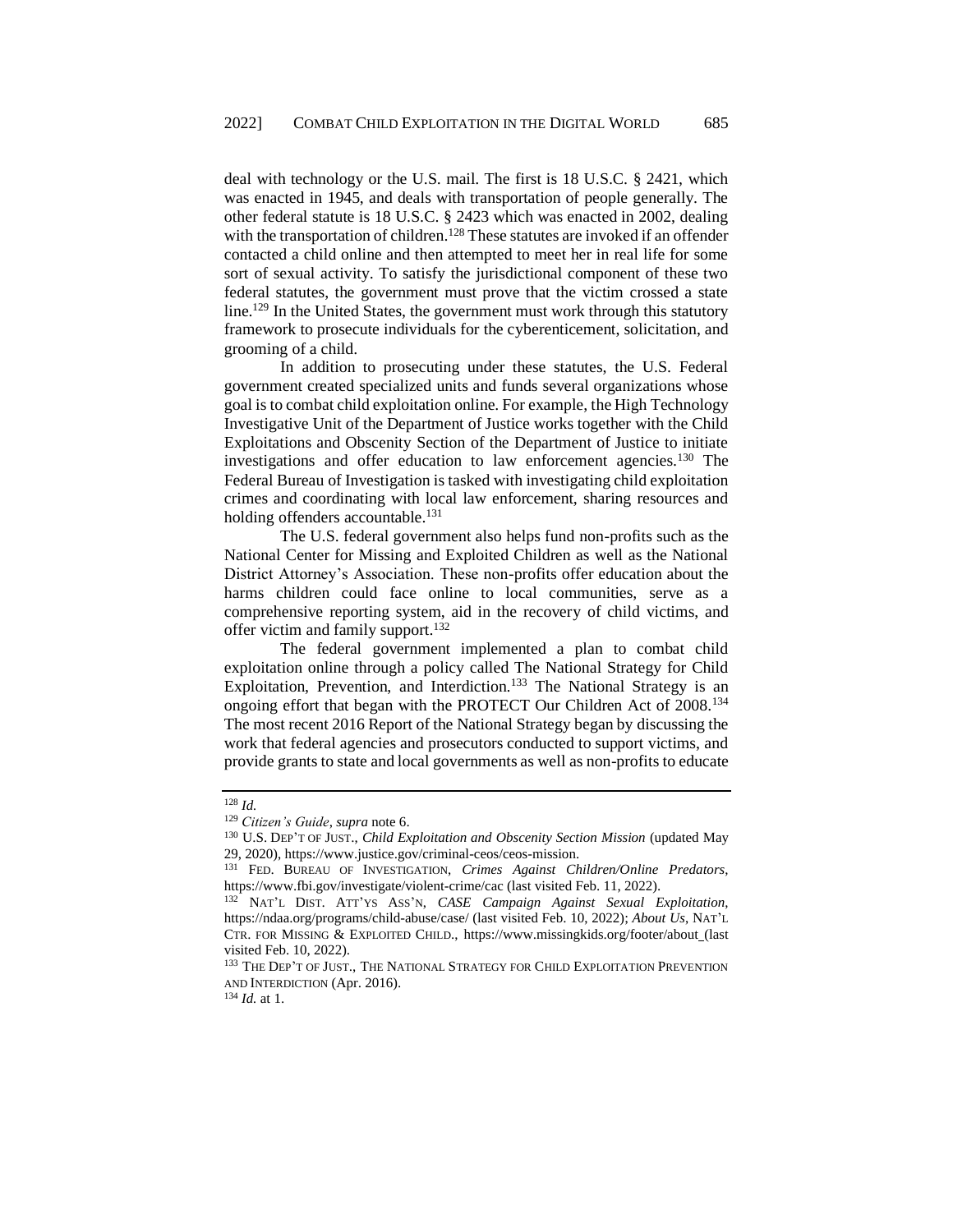the public about the dangers of child online exploitation in hopes of combating it.<sup>135</sup> The National Strategy provided a threat assessment addressing the scope of online child exploitation and described plans for how to combat child exploitation in investigations, prosecutions, education, victim services, and policy.<sup>136</sup> These different federal approaches will be discussed at length in the analysis section of this Note in determining what more that the Unites States can do to meet its obligations under the Optional Protocol.

The Optional Protocol is implemented by the federal government as long as the federal government has jurisdiction over the conduct.<sup>137</sup> If the federal government does not have jurisdiction, the state and local governments should implement the Optional Protocol.<sup>138</sup> Should the state and local governments have jurisdiction, the federal government would take measures to ensure that the Optional Protocol is fulfilled at the lower levels of government.<sup>139</sup> Other reservations to implementing the Optional Protocol discuss the adoption of children, which is not relevant to this note.<sup>140</sup>

# <span id="page-16-0"></span>III. PART II: INTERNATIONAL LAW APPLICABLE TO CHILD **EXPLOITATION**

#### <span id="page-16-1"></span>*A. The International Law Response*

Given the multi-jurisdictional nature of the crimes and the interest in protecting children, international law has addressed the problem of child exploitation and abuse.<sup>141</sup>

The principle international treaty about the rights of children is the 1989 Convention on the Rights of the Child.<sup>142</sup> The treaty was set forth by member states of the U.N. Human Rights Office of the High Commissioner, which is the main U.N. entity on human rights.<sup>143</sup> The U.N. Human Rights Office of the High Commissioner represents the world's commitment to the human rights set forth in the Universal Declaration of Human Rights, which was the first time representations from all regions of the world implemented universal

<sup>135</sup> *Id.* at 1, 5-8.

<sup>136</sup> *Id.* at 71-79.

<sup>137</sup> S. EXEC. DOC. NO. 107-4, at 15 (2002).

<sup>138</sup> *Id.*

<sup>139</sup> *Id.*

<sup>&</sup>lt;sup>140</sup> *Id.*; UN, Dept. of Econ. and Social Affairs, Child Adoption: Trends and Policies,  $\P$ 25, U.N. Doc. ST/ESA/SER.A/292 (2009).

<sup>141</sup> U.N. OFFICE ON DRUGS AND CRIME, *Study on the Effects of New Information Technologies on the Abuse and Exploitation of Children*, 36 (2015), [https://www.unodc.org/documents/Cybercrime/Study\\_on\\_the\\_Effects.pdf.](https://www.unodc.org/documents/Cybercrime/Study_on_the_Effects.pdf) <sup>142</sup> G.A. Res. 44/25 (Nov. 20, 1989).

<sup>143</sup> U.N. Human Rights Office of the High Commissioner, *Who We Are: An Overview,*

<https://www.ohchr.org/EN/AboutUs/Pages/WhoWeAre.aspx> (last visited Feb. 10, 2022).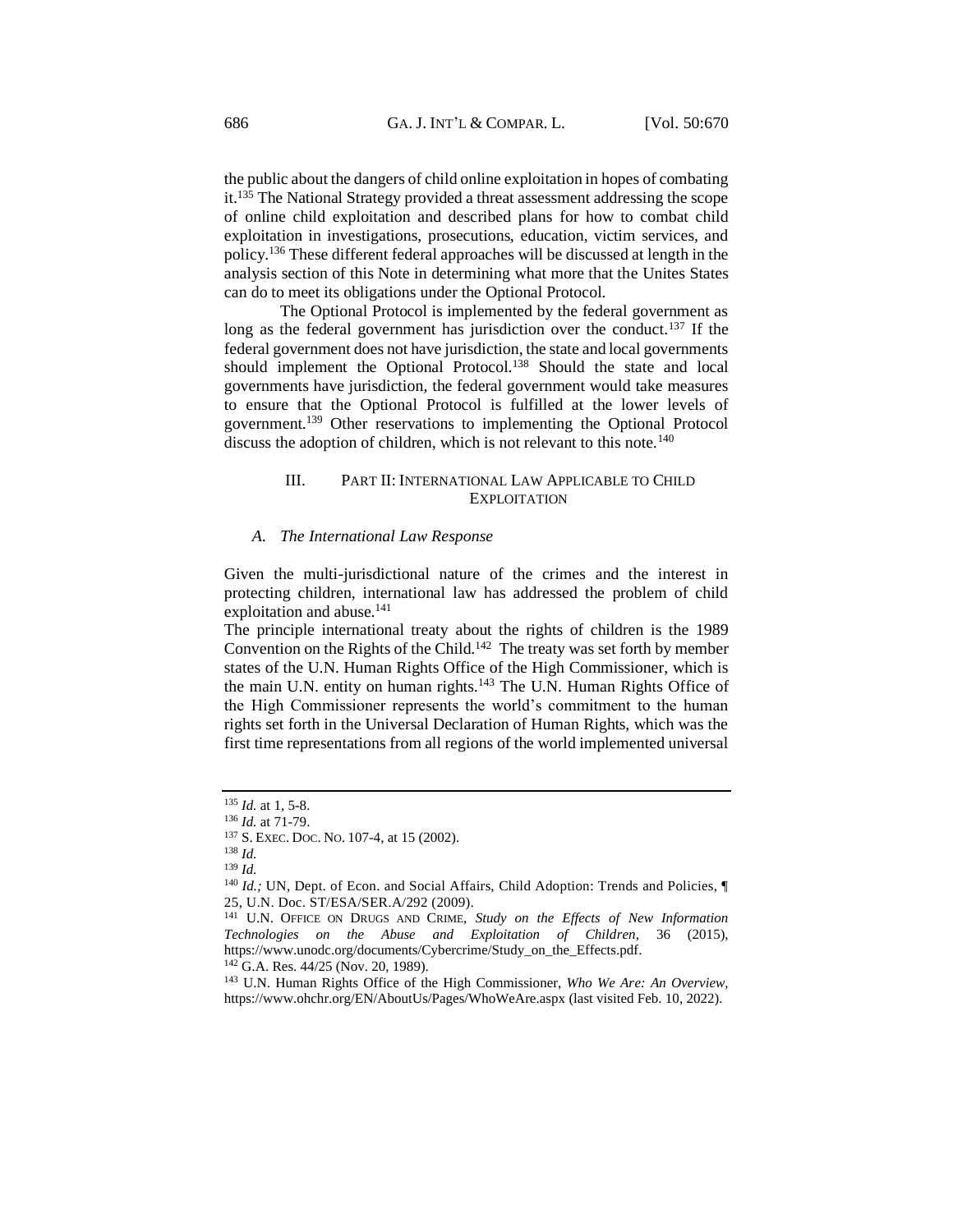human rights protections.<sup>144</sup> To continue to protect human rights by enumerating children's human rights, member states adopted the Convention on the Rights of the Child.<sup>145</sup> The Committee on the Rights of the Child, a body of eighteen independent experts, was formed to monitor the implementation of the Convention on the Rights of the Child.<sup>146</sup> As discussed above, the United States has signed but not ratified the Convention on the Rights of the Child, meaning that it is not bound by international law to the treaty.<sup>147</sup>

There are three Optional Protocols to the Convention on the Rights of the Child.<sup>148</sup> An Optional Protocol is a legal instrument that relates to an existing treaty to specifically address certain issues that the main treaty did not sufficiently cover.<sup>149</sup> In 2000, two Optional Protocols to the Convention on the Rights of the Child were adopted: The Optional Protocol to the Convention on Involvement of Children in Armed Conflict and The Optional Protocol to the Convention on the Sale of Children, Child Prostitution, and Child Pornography.<sup>150</sup> Later, in 2011, the U.N. General Assembly approved a third Optional Protocol on a communications procedure to allow individual children to submit their complaints regarding violations of their rights under the Convention.<sup>151</sup> The United States is a party to both of the 2000 Optional Protocols but has not ratified the third Optional Protocol or the main Convention itself.<sup>152</sup> This means that the United States is bound by international law to the first two Optional Protocols, including that on the sale

<sup>144</sup> G.A. Res. 217 (III) A, Universal Declaration of Human Rights (Dec. 10, 1948). The Universal Declaration of Human Rights was adopted in 1948 and currently has 189 state parties. The United States is party to the treaty.

<sup>145</sup> U.N. HUMAN RIGHTS OFFICE OF THE HIGH COMMISSIONER, *Committee on the Rights of the Child*[, https://www.ohchr.org/en/hrbodies/crc/pages/crcindex.aspx](https://www.ohchr.org/en/hrbodies/crc/pages/crcindex.aspx) (last visited Feb 10, 2022).

<sup>146</sup> G.A. Res. 217 (III) A, Universal Declaration of Human Rights (Dec. 10, 1948). <sup>147</sup> *Id.*

<sup>148</sup> *Id.*

<sup>149</sup> U.N. Department of Economic and Social Affairs, *Chapter Three: Monitoring the Convention and the Optional Protocol* (last visited January 24, 2021), [https://www.un.org/development/desa/disabilities/resources/handbook-for-](https://www.un.org/development/desa/disabilities/resources/handbook-for-parliamentarians-on-the-convention-on-the-rights-of-persons-with-disabilities/chapter-three-monitoring-the-convention-and-the-optional-protocol-3.html)

[parliamentarians-on-the-convention-on-the-rights-of-persons-with-disabilities/chapter](https://www.un.org/development/desa/disabilities/resources/handbook-for-parliamentarians-on-the-convention-on-the-rights-of-persons-with-disabilities/chapter-three-monitoring-the-convention-and-the-optional-protocol-3.html)[three-monitoring-the-convention-and-the-optional-protocol-3.html.](https://www.un.org/development/desa/disabilities/resources/handbook-for-parliamentarians-on-the-convention-on-the-rights-of-persons-with-disabilities/chapter-three-monitoring-the-convention-and-the-optional-protocol-3.html)

<sup>150</sup> G.A. Res. 54/263, Optional Protocol to the Convention on the Rights of the Child on the sale of children, child prostitution and child pornography, (May 25, 2000), [https://www.ohchr.org/EN/ProfessionalInterest/Pages/OPSCCRC.aspx.](https://www.google.com/url?q=https://www.ohchr.org/EN/ProfessionalInterest/Pages/OPSCCRC.aspx&sa=D&source=docs&ust=1645999199651242&usg=AOvVaw2Z_GeOx-0sko4Qg4Cw1xdl) ; G.A. Res. 54/263, Optional Protocol to the Convention on the Rights of the Child on the involvement of children in armed conflict, (May 25, 2000), [https://www.ohchr.org/EN/ProfessionalInterest/Pages/OPACCRC.aspx.](https://www.google.com/url?q=https://www.ohchr.org/EN/ProfessionalInterest/Pages/OPACCRC.aspx&sa=D&source=docs&ust=1645999199651399&usg=AOvVaw3vQ2T4gSg6oI3QIO-DZb5W)

<sup>151</sup> U.N. HUMAN RIGHTS OFFICE OF THE HIGH COMMISSIONER, *Committee on the Rights of the Child*,<https://www.ohchr.org/en/hrbodies/crc/pages/crcindex.aspx> (last visited Feb. 10, 2021).

 $152$  *Id.*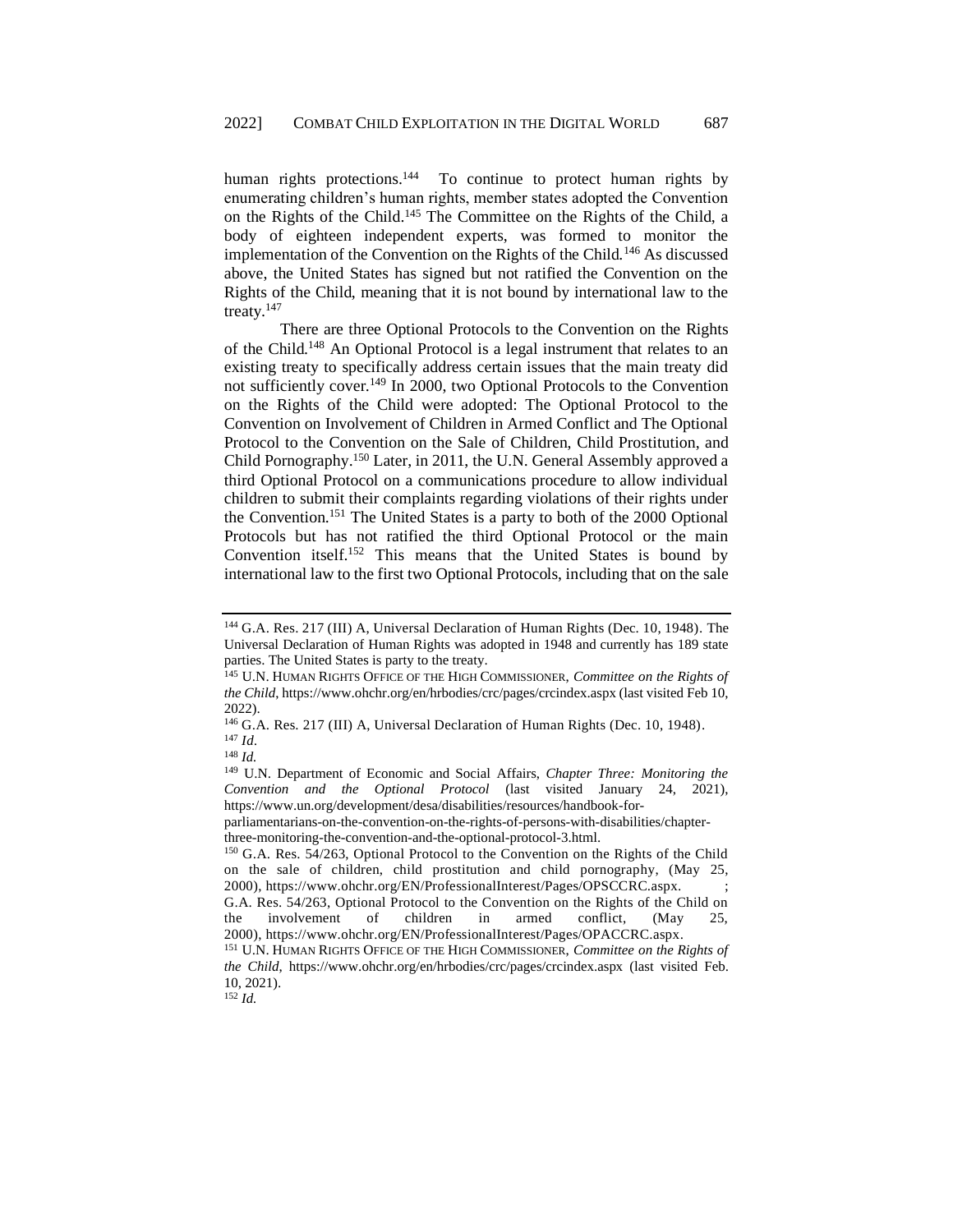of children, child prostitution, and child pornography which is the main focus of this Note.

The Convention on the Rights of the Child, and related Optional Protocol, lays out the obligations that states assumed upon ratification, to take the appropriate measures at all levels of government to attack child exploitation.<sup>153</sup> These crimes are not generally prosecuted at the international level; rather, states have pledged to cooperate with each other and hold offenders accountable in their respective national systems.<sup>154</sup> In addition to prosecuting offenders, States also have assumed an obligation to offer a number of victim services, such as therapy for the recovery of victims.<sup>155</sup> The next section will go into a more detailed account of the Convention of the Rights of the Child and the Optional Protocol on the Sale of Children, Child Prostitution, and Child Pornography.

# <span id="page-18-0"></span>*B. The Optional Protocol to the Convention on the Rights of the Child on the Sale of Children, Child Prostitution, and Child Pornography*

The United Nations promoted the convening of conferences to draft a number of treaties concerned with the protection of children.<sup>156</sup> In the Universal Declaration of Human Rights, U.N. parties agreed that everyone is entitled to the fundamental human rights listed in the Universal Declaration of Human Rights regardless of sex, language, religion, ethnicity, or other status.<sup>157</sup> Specifically, children require special care to be fully prepared to live life in society and be raised with the ideals of peace, dignity, tolerance, and freedom.<sup>158</sup> Because of physical and mental immaturity, children need special legal protections, safeguards, and care during their development.<sup>159</sup> To protect children, the U.N. General Assembly adopted and opened for signature the Convention on the Rights of the Child on November 20, 1989.<sup>160</sup> The treaty entered into force on September 2, 1990, after securing the requisite number of 194 state ratifications.<sup>161</sup> As previously discussed, the United States signed this Convention in 1995 but has not ratified it.

<sup>153</sup> U.N. OFFICE ON DRUGS AND CRIME, *Study on the Effects of New Information Technologies on the Abuse and Exploitation of Children*, 36 (2015), [https://www.unodc.org/documents/Cybercrime/Study\\_on\\_the\\_Effects.pdf](https://www.unodc.org/documents/Cybercrime/Study_on_the_Effects.pdf)*.*

<sup>154</sup> *Id.* at 37.

<sup>155</sup> *Id.* at 36.

<sup>156</sup> *Id.*

<sup>157</sup> G.A. Res. 217 (III) A, Universal Declaration of Human Rights (Dec. 10, 1948), [https://www.un.org/en/about-us/universal-declaration-of-human-rights.](https://www.google.com/url?q=https://www.un.org/en/about-us/universal-declaration-of-human-rights&sa=D&source=docs&ust=1645999199637899&usg=AOvVaw35TIMVyncZshJfyrv-w_-8) <sup>158</sup> Convention on the Rights of the Child, *supra* note 3, at preamble.

<sup>159</sup> *Id.* at preamble.

<sup>160</sup> *See generally* G.A. Res, A/Res/44/25 (20 November 1989).

<sup>161</sup> United Nations Treaty Collection, *Convention on the Rights of the Child*, https://treaties.un.org/Pages/ViewDetails.aspx?src=IND&mtdsg\_no=IV-11&chapter=4 (last visited Feb. 10, 2021).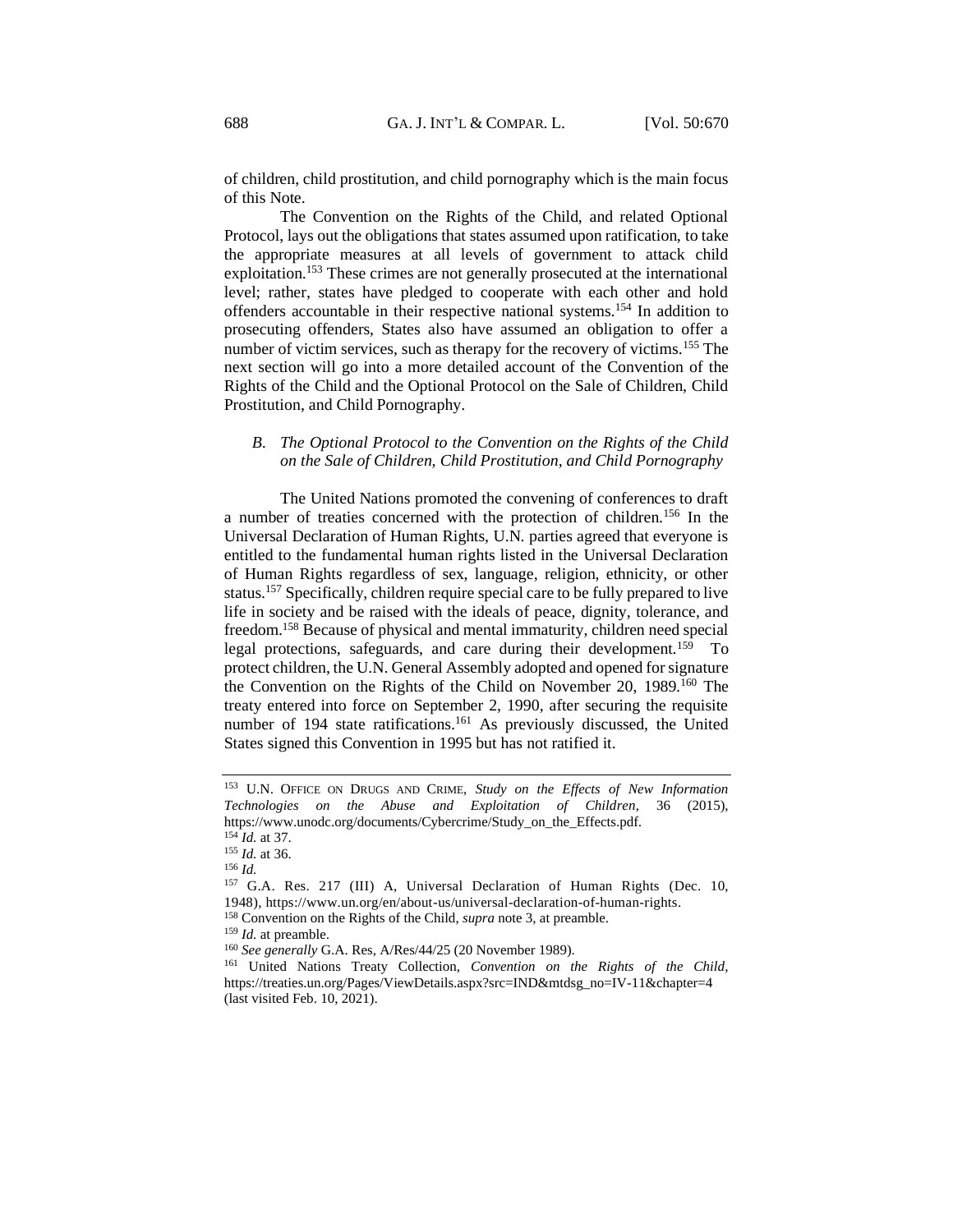The Children's Convention encompasses a variety of fundamental rights, including things such as the right to have a name and nationality and the right to freedom of religion.<sup>162</sup> Most relevant to this Note, by joining the convention, state parties obligate themselves to offer legal protections to children from maltreatment and exploitation. State parties also agree to make the child's best interests be a primary consideration in all actions concerning children, legislative or otherwise.<sup>163</sup> The Convention enumerates that state parties should take appropriate measures to prevent the sexual exploitation and abuse of children.<sup>164</sup> The United States has signed the Convention on the Rights of the Child, but is not a party to the treaty for jurisdictional reasons discussed below, meaning that the United States is not bound by the obligations enumerated in the Convention on the Rights of the Child.<sup>165</sup>

To combat child exploitation specifically, in 2000 state parties adopted the Optional Protocol to the Convention on the Rights of the Child on the sale of children, child prostitution, and child pornography.<sup>166</sup> State parties were concerned with phenomena such as the widespread and continuing practice of sex tourism, as well the growing availability of child pornography on the internet and other evolving technology and believed that additional protocol was necessary to further protect children.<sup>167</sup>The Optional Protocol entered into force in 2002, upon securing the requisite 176 ratifications by states.<sup>168</sup>

The Optional Protocol is open for signature by any State who is either party to or has signed the Convention on the Rights of Children.<sup>169</sup> The optional protocol currently has 121 signatories and 177States that are party to the treaty.<sup>170</sup> The United States signed the Optional Protocol on July 5, 2000 and ratified the treaty with reservations on December 23, 2002.<sup>171</sup> The U.S. reservations, mostly dealing with issues of jurisdiction and definition, were

<sup>170</sup> *Id.*

<sup>&</sup>lt;sup>162</sup> Convention on the Rights of the Child, G.A. Res, A/Res/44/25 (20 November 1989 at art. 8 and art. 2.

<sup>163</sup> *Id.* at art. 19.

<sup>164</sup> *Id.* at art. 19, art. 34.

<sup>165</sup> United Nations Treaty Collection, *Convention on the Rights of the Child*, https://treaties.un.org/Pages/ViewDetails.aspx?src=IND&mtdsg\_no=IV-11&chapter=4 (last visited Feb. 10, 2021).

<sup>166</sup> Optional Protocol to the Convention on the Rights of the Child on the Sale of Children, Child Prostitution, and Child Pornography, *supra* note 2, at preamble. <sup>167</sup> *Id.*

<sup>168</sup> United Nations Treaty Collection, *Convention on the Rights of the Child*, https://treaties.un.org/Pages/ViewDetails.aspx?src=IND&mtdsg\_no=IV-11&chapter=4 (last visited Feb. 10, 2021).

<sup>169</sup> *Id.*

<sup>171</sup> *Id.* at 3.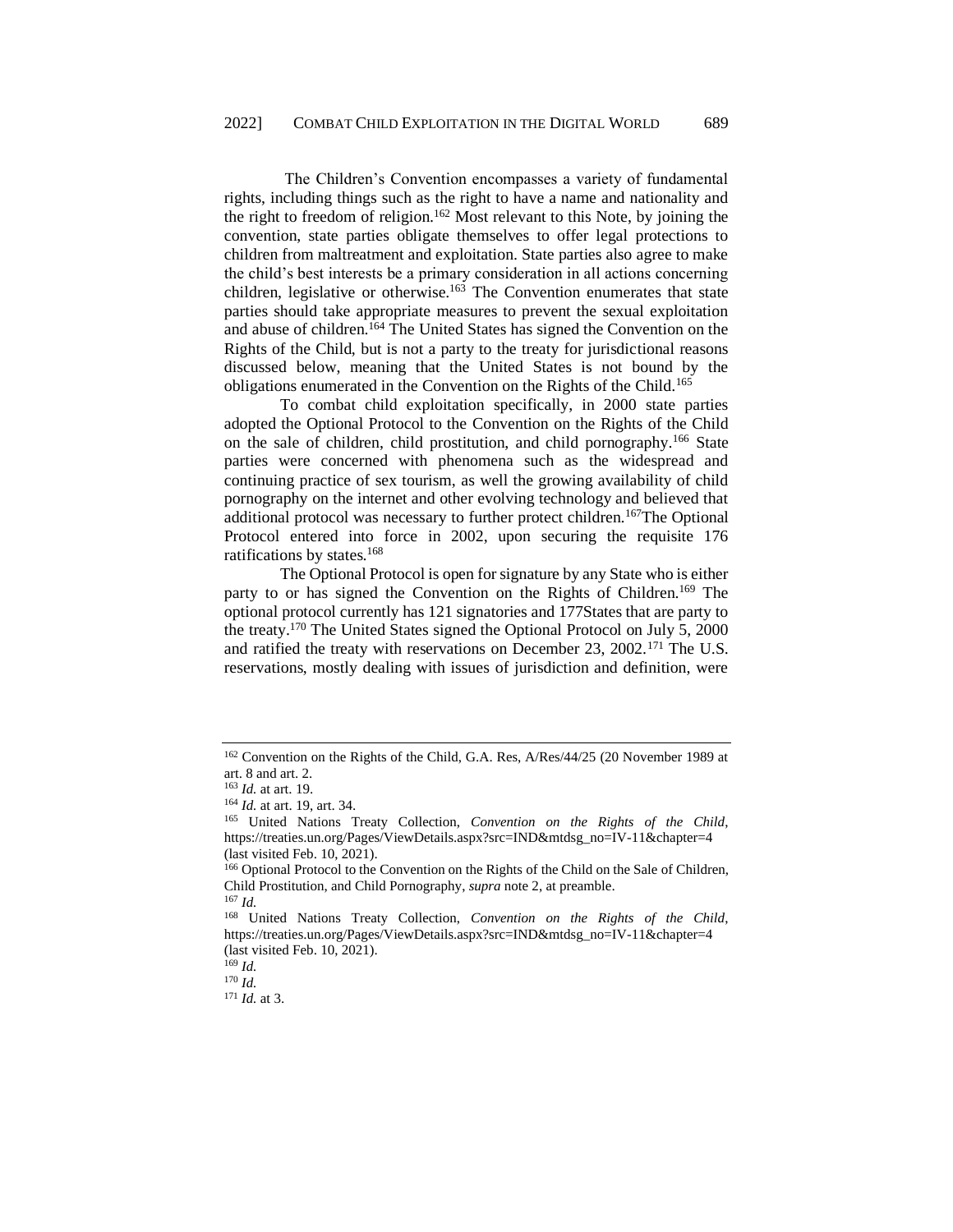made upon ratification, accession or succession.<sup>172</sup> These reservations will be discussed in further detail below.

The first reservation involves the jurisdictional elements of Article 3 and Article 4. To be precise, the reservation states that if U.S. law does not provide jurisdiction over any of the offenses described in Article 3, including sexual exploitation of the child, and the offense is committed on board a ship or airplane registered in the United States, the jurisdictional obligation over the offense would not apply until the United States notified the U.N. Secretary-General.<sup>173</sup> Even though the United States is party to the Optional Protocol, it does not assume any obligations under the related Convention on the Rights of the Child as it is not a party to that treaty.<sup>174</sup>

Other reservations clarified some of the definitions in the Optional Protocol. The United States understands child pornography to be "the visual representation of a child engaged in real or simulated sexual activities or of the genitalia of a child where the dominant characteristic is depiction for a sexual purpose," and does not adopt the definition set forth by the Optional Protocol.<sup>175</sup>

The Optional Protocol was drafted to combat the increasing trafficking and sale of children for the purpose of sexual exploitation.<sup>176</sup> The Optional Protocol states that "a number of particularly vulnerable groups, including girl children, are at greater risk of sexual exploitation and that girl children are disproportionately represented among the sexually exploited."<sup>177</sup>

The Optional Protocol takes a "holistic" approach to combating the issue of child exploitation meaning that states are required to address "the contributing factors, including underdevelopment, poverty, economic disparities, inequitable socio-economic structure, dysfunction[al] families, lack of education, urban-rural migration, gender discrimination, irresponsible adult sexual behaviour, harmful traditional practices, armed conflicts and trafficking in children."<sup>178</sup> Given the global nature of child exploitation, especially when considering technological advancements, the international community recognizes the need for cooperation amongst states and national law enforcement agencies to reach the goals of promotion and protection of children's rights.<sup>179</sup> While the overarching purpose of the Optional Protocol has been discussed, an understanding of some of the main enumerations in the

<sup>179</sup> *Id.* 

<sup>172</sup> *Id.*

<sup>173</sup> *Id.* at 5.

<sup>174</sup> *Id.*

<sup>175</sup> *Id.*

<sup>&</sup>lt;sup>176</sup> Optional Protocol to the Convention on the Rights of the Child on the sale of children, child prostitution, and child pornography, *supra* note 2, at 247*.*

<sup>177</sup> *Id.*

<sup>&</sup>lt;sup>178</sup> *Id.* at preamble.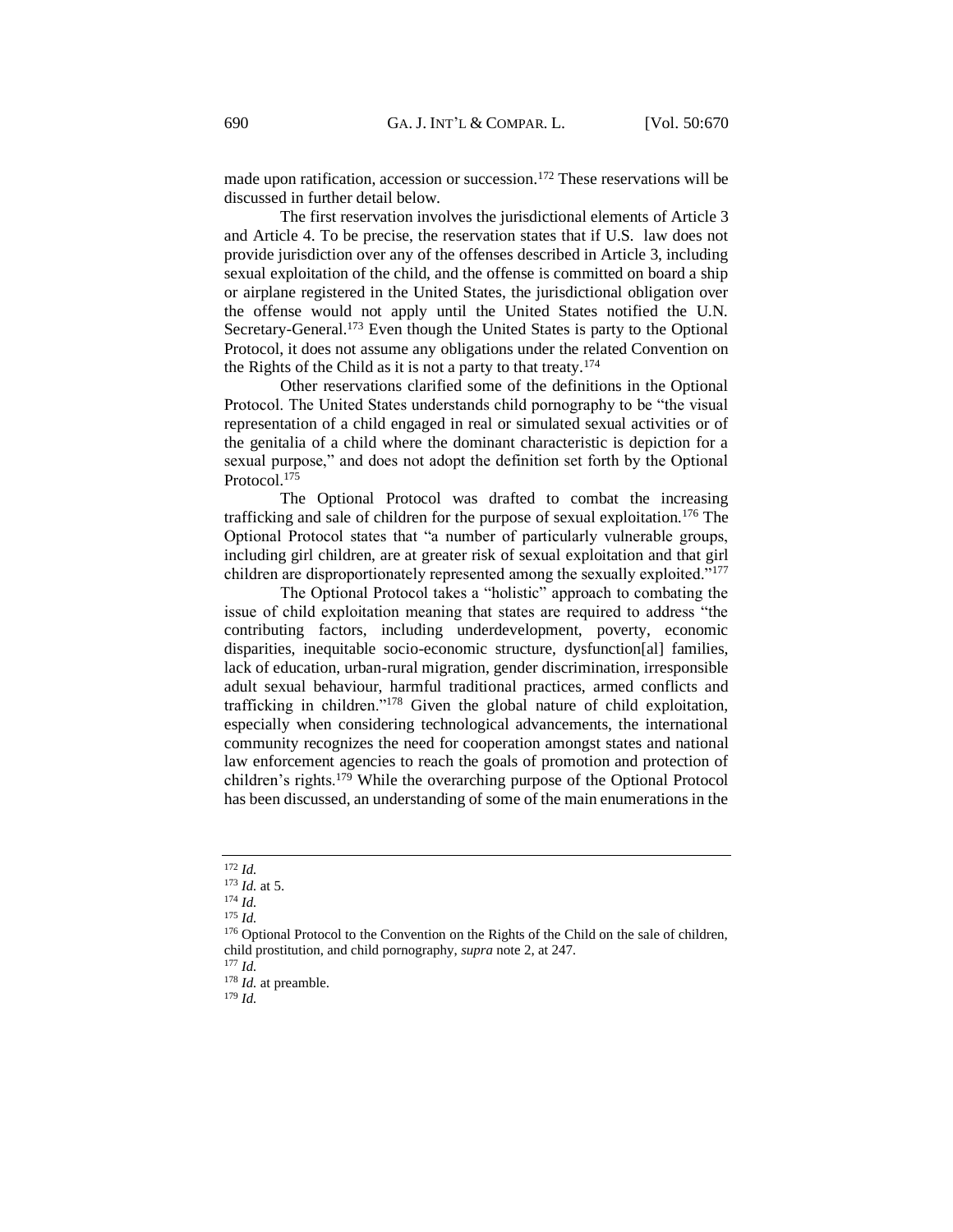Protocol is key to identifying the obligations of party states. First, the Protocol sets forth a number of definitions.

# *i. Optional Protocol Definitions*

<span id="page-21-0"></span>Article 2 of the Optional Protocol defines "child prostitution" as "the use of a child in sexual activities for remuneration or any other form of consideration."<sup>180</sup> Meanwhile, "child pornography" is defined as "any representation, by whatever means, of a child engaged in real or simulated explicit sexual activities or any representation of the sexual parts of a child for primarily sexual purposes."<sup>181</sup> Both child prostitution and child pornography can be implicated in the realm of cyberenticement, solicitation, and online grooming. For example, an offender can solicit a child for sexual activity in exchange for money on the internet, which would fall under the definition of child prostitution. Similarly, a child could send nude photographs over the internet, which would fall under the definition of child pornography. In addition to setting out specific definition, the treaty also enumerates obligations for party states.

### *ii. State Obligations*

<span id="page-21-1"></span>By joining the Optional Protocol, states parties pledged to ensure that they would make criminally punishable all acts, whether committed domestically or transnationally, of offering, delivering, or accepting a child for the purposes of sexual exploitation.<sup>182</sup> Under the treaty, offering or obtaining a child for child prostitution should also be criminalized in addition to producing, offering, or possessing child pornography.<sup>183</sup> These acts should be criminalized under national law whether or not the crime was committed individually or in an organized manner.<sup>184</sup> By ratifying the Optional Protocol the United States also agreed to submit periodic reports to the Committee on the Rights of the Child.<sup>185</sup> The United States submitted a report in 2016 and the report found that given the National Strategy discussed above, the United States was meeting its obligation to the protocol in regards to online enticement by establishing "specific, aggressive goals and priorities" and the United States "provided for cooperation and collaboration at all levels of the government and private sector."<sup>186</sup>

<sup>180</sup> *Id.* at art. 2.

<sup>181</sup> *Id.* at art. 2.

<sup>182</sup> *Id.* at art. 3.

<sup>183</sup> *Id.*

<sup>184</sup> *Id.*

<sup>185</sup> *Id.* at art. 12.

<sup>186</sup> Comm. on the Rights of the Child, Consideration of Reports Submitted by States Parties under Article 12 (1) of the Optional Protocol to the Convention on the Rights of the Child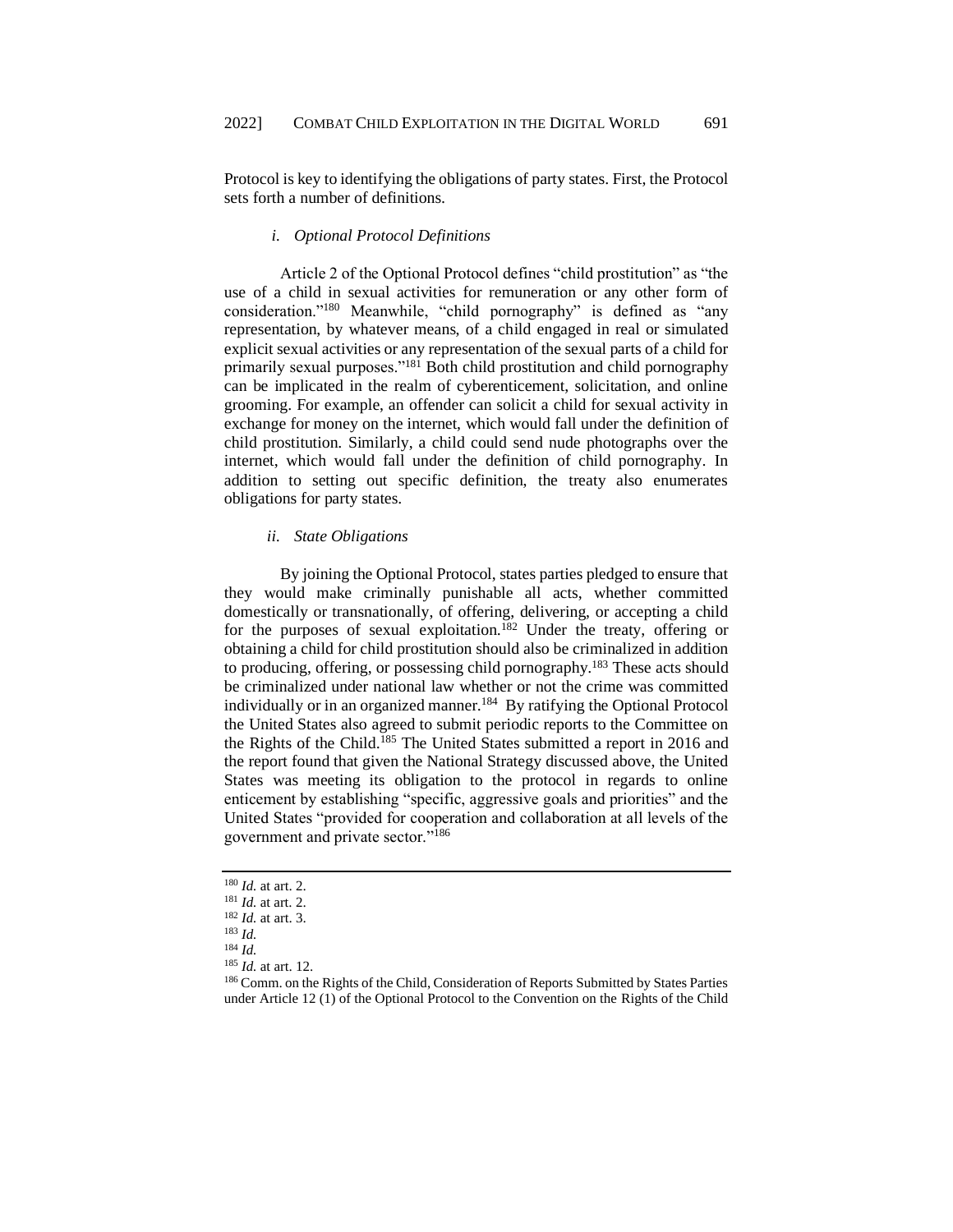# *iii. Jurisdiction*

<span id="page-22-0"></span>Article 4 discusses jurisdiction to clarify instances when states pledged to exercise jurisdiction.<sup>187</sup> A state has jurisdiction when the crime is committed in its territory or onboard a ship or aircraft registered to that state.<sup>188</sup> A state party also has jurisdiction in prosecuting the crime when the offender is a national of that state or habitually resides there.<sup>189</sup> Any state should also exercise jurisdiction if the offender is present in its territory and that state does not choose to extradite the offender to another jurisdiction.<sup>190</sup> Ultimately, this treaty does not entail a state pledge to exercise universal jurisdiction over the crimes, though a state could do so if it wished. In addition to setting our jurisdictional principles, the Optional Protocol discusses state cooperation and victim services.

# *iv. State Cooperation and Victim Services*

<span id="page-22-1"></span>Under the Optional Protocol, State parties also have obliged themselves to cooperate with each other and to offer as much assistance as possible.<sup>191</sup> In the investigation and prosecution of child exploitation crimes, individual States pledged seize goods and instrumentalities used to commit the crime and proceeds derived from the acts.<sup>192</sup> States further agreed to comply with seizure requests from other State parties.<sup>193</sup>

The Optional Protocol notes that party states should offer services for victims during and after legal proceedings.<sup>194</sup> This includes ensuring that persons who work with victims are properly trained and encouraging states to protect organizations that offer protection and rehabilitation to victims.<sup>195</sup> Because of the rapidly changing technological environment, the Committee on the Rights of the Child has drafted a general comment on children's rights in the digital world.

# <span id="page-22-2"></span>*C. Draft General Comment No. 25*

on the Sale of Children, Child Prostitution, and Child Pornography, CRC/C/OPSC/USA/3- 4 ¶ 15 (2016).

 $187$  Optional Protocol to the Convention on the Rights of the Child on the sale of children, child prostitution, and child pornography, *supra* note 2, at art. 4.

<sup>188</sup> *Id.* at art. 4 ¶ 1.

<sup>189</sup> *Id.* at art. 4 ¶ 2(a).

<sup>190</sup> *Id.* at art. 4 ¶ 3.

<sup>191</sup> *Id.* at art. 10 ¶ 1.

<sup>192</sup> *Id.* at art. 7.

<sup>193</sup> *Id.*

<sup>194</sup> *Id.* at art. 8.

<sup>195</sup> *Id.*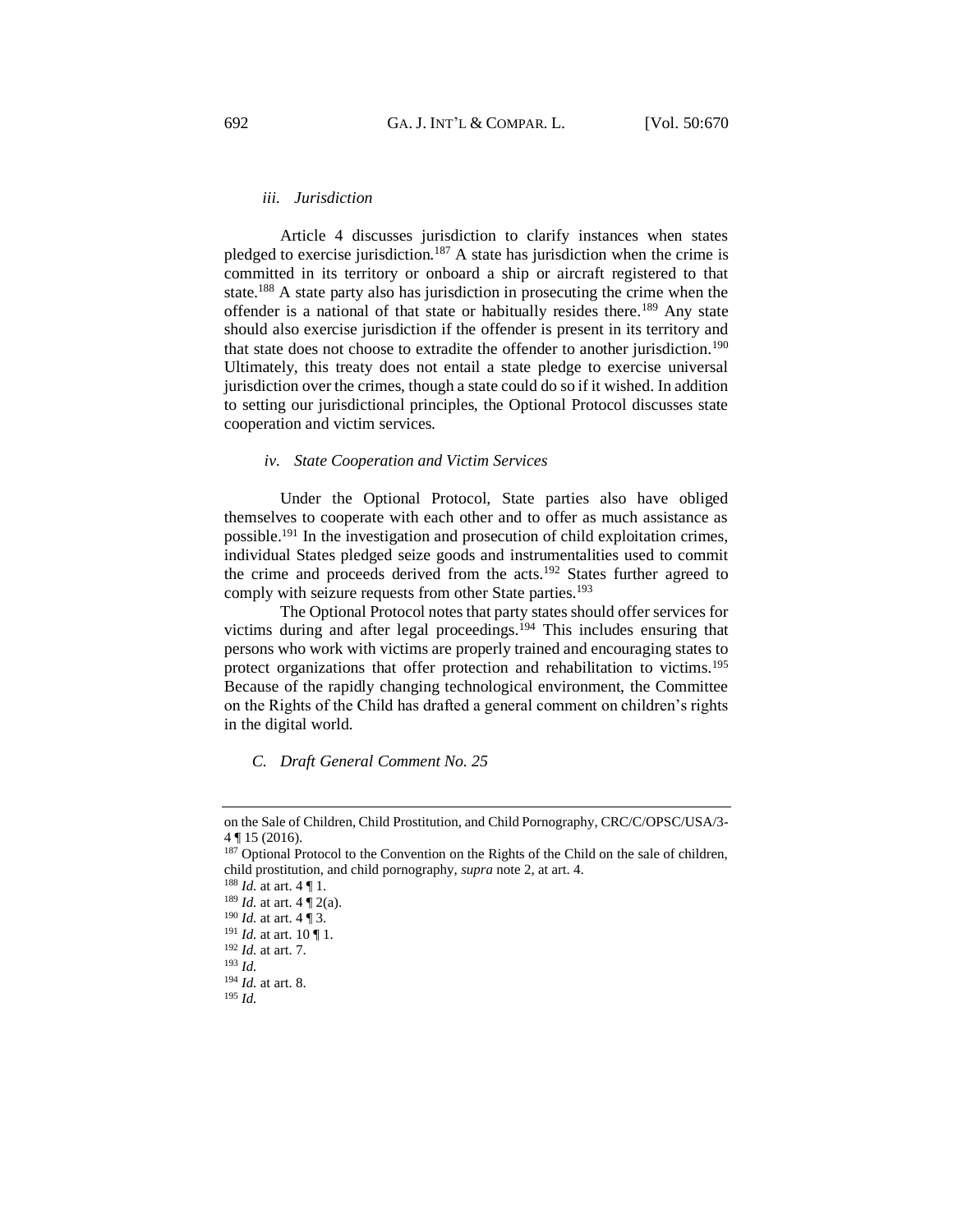In response to technological advancement and its implication on children's rights, in August 2020, the Committee on the Rights of the Child drafted a General Comment about children's rights in relation to the digital environment. Designated Draft General Comment No. 25, the comment stated that, as the use of technology increases, opportunities to harm children are likely to increase as well.<sup>196</sup> The asserted purpose of the Draft General Comment is to give guidance to States on legislation and policy measures in order to ensure that States are in compliance with the Optional Protocol.

Because children use technology, just like adults, according to the Draft General Comment, states must ensure that the best interests of the child are considered when making legislation regarding the digital environment.<sup>197</sup> Further, states must act transparently when determining a child's best interests.<sup>198</sup> In addition to focusing on the child, the Draft General Comment notes that states must fund research to determine the scope of the problem.

*i. Research* 

<span id="page-23-0"></span>The Draft General comment states that children have a right to life, survival, and development.<sup>199</sup> The Draft General comment notes that the digital environment poses unique risks to those rights.<sup>200</sup> Some risks include the nature of the digital content which could be explicit or personal, opportunities for contact by offenders, and other virtual conduct like sharing locations and other personal information. The digital arena provides increased opportunities for sexual exploitation and abuse.<sup>201</sup> Further, the digital environment poses unique risks to a child's development because direct social relationships are crucial in molding a child's emotional and social attitude and abilities.<sup>202</sup> Replacing these social relationships with a digital device can cause issues for the child in developing socially and states are required to research the effect of these technologies while also advising parents of the risks these digital devices pose.<sup>203</sup> While it is important to keep the child's interests in mind, it is key to consider the parent's autonomy as well as to not infringe upon individual liberties.

<span id="page-23-1"></span>*ii. Balance of Interests*

<sup>196</sup> Comm. on the Rts. of the Child, General Comment No. 25 (2021) on Children's Rights in Relation to the Digital Environment*,* ¶ 3, U.N. Doc. CRC/C/GC/25 (Mar. 2, 2021). <sup>197</sup> *Id.* <sup>198</sup> *Id.*

<sup>199</sup> *Id.* 

<sup>200</sup> *Id.*

<sup>201</sup> *Id.*

<sup>202</sup> *Id.* ¶ 15.

<sup>203</sup> *Id.*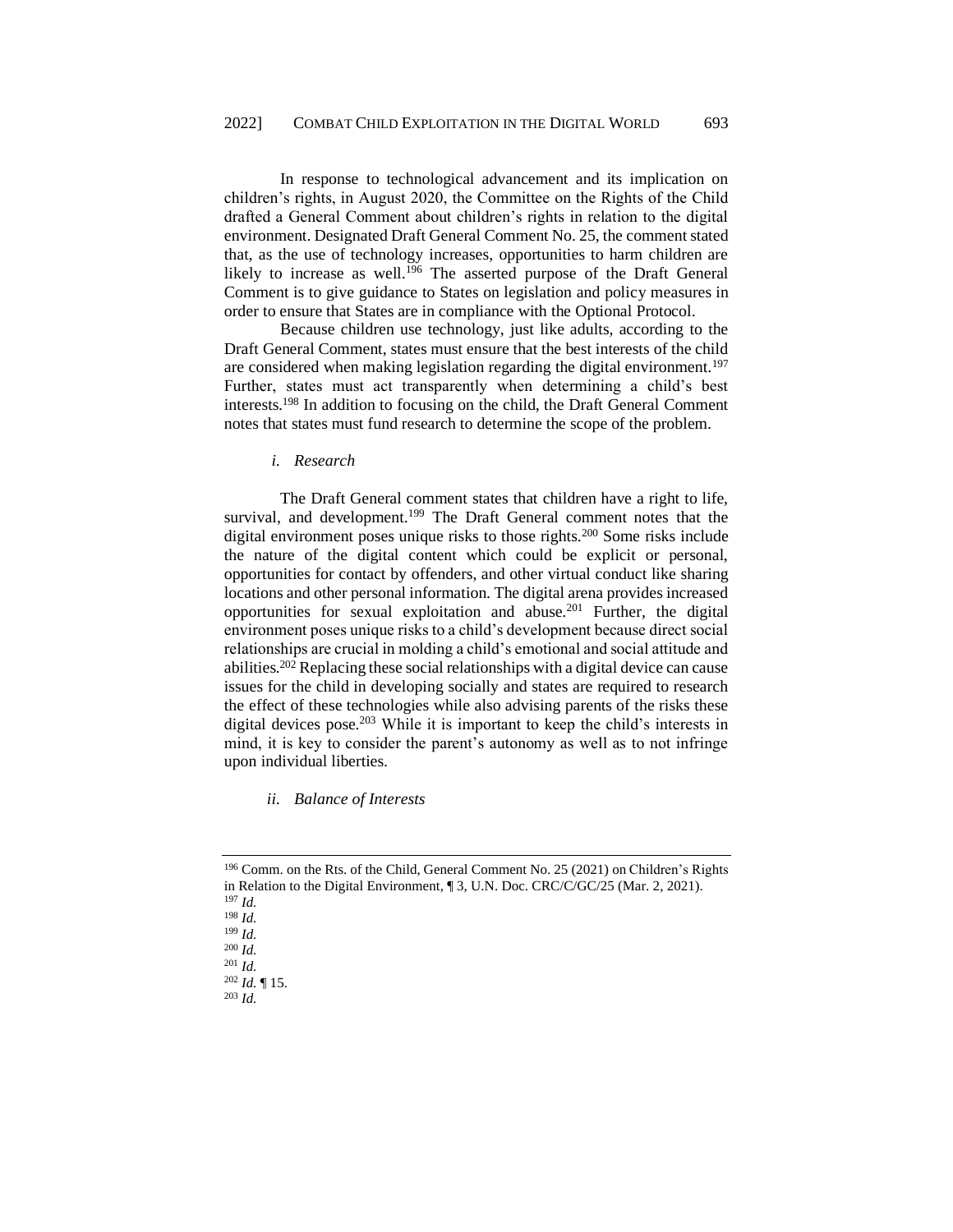When drafting legislation, the Draft General Comment recommends that states should also balance the importance of parental supervision with the need to respect a child's emerging autonomy.<sup>204</sup> The Comment advises states to work with digital providers to offer services that are appropriate for children while keeping this balance in mind.<sup>205</sup> It is also the state party's duty to ensure that parents are aware of the importance of this balance to both protect the child and encourage independence and foster the child's evolving capacities.<sup>206</sup>

Protecting children's rights in the digital environment requires a multidimensional approach including legislative, administrative, and precautionary measures.<sup>207</sup> In essence, legislators and activists should consider input from both children and caregivers. States should ensure that its national laws are expanded to cover the concerns enumerated in the Optional Protocol in the digital world.<sup>208</sup> Given the rapidly changing nature of the digital environment, this could mean frequent updates to ensure national laws are in compliance with the Protocol.<sup>209</sup> Once the state has identified and balanced both the child and parent's interests, the Draft General Comment recommends the party state lay out a strategy to protect children online.

#### *iii. Strategy and Action Plans*

<span id="page-24-0"></span>To meet treaty obligations, states should implement action plans that offer training to a variety of relevant actors including parents and caregivers, certain professionals, and the general public.<sup>210</sup> This training should focus on developing a child's technological skills while offering measures to protect children from online sexual abuse and exploitation.<sup>211</sup> A meaningful strategy would provide support for child victims, especially those in disadvantaged and vulnerable situations. This may mean that states should publish resources in a number of minority languages.<sup>212</sup> Child safe-guarding policies should be especially present in places where children are commonly present, such as schools, cafes, youth centers, and other institutions where children reside.<sup>213</sup> Coordination between national and local levels of government is critical in coordinating effective policy, and there should be a unified body that independently evaluates whether policy is in compliance with treaty

 *Id.* ¶ 21. *Id.* ¶ 21. *Id.* ¶¶ 20-21. *Id.* ¶ 22. *Id.* ¶ 23. <sup>209</sup> *Id. Id.* ¶¶ 32-33. *Id.* ¶ 32. *Id.* ¶ 25. <sup>213</sup> *Id.* ¶ 26.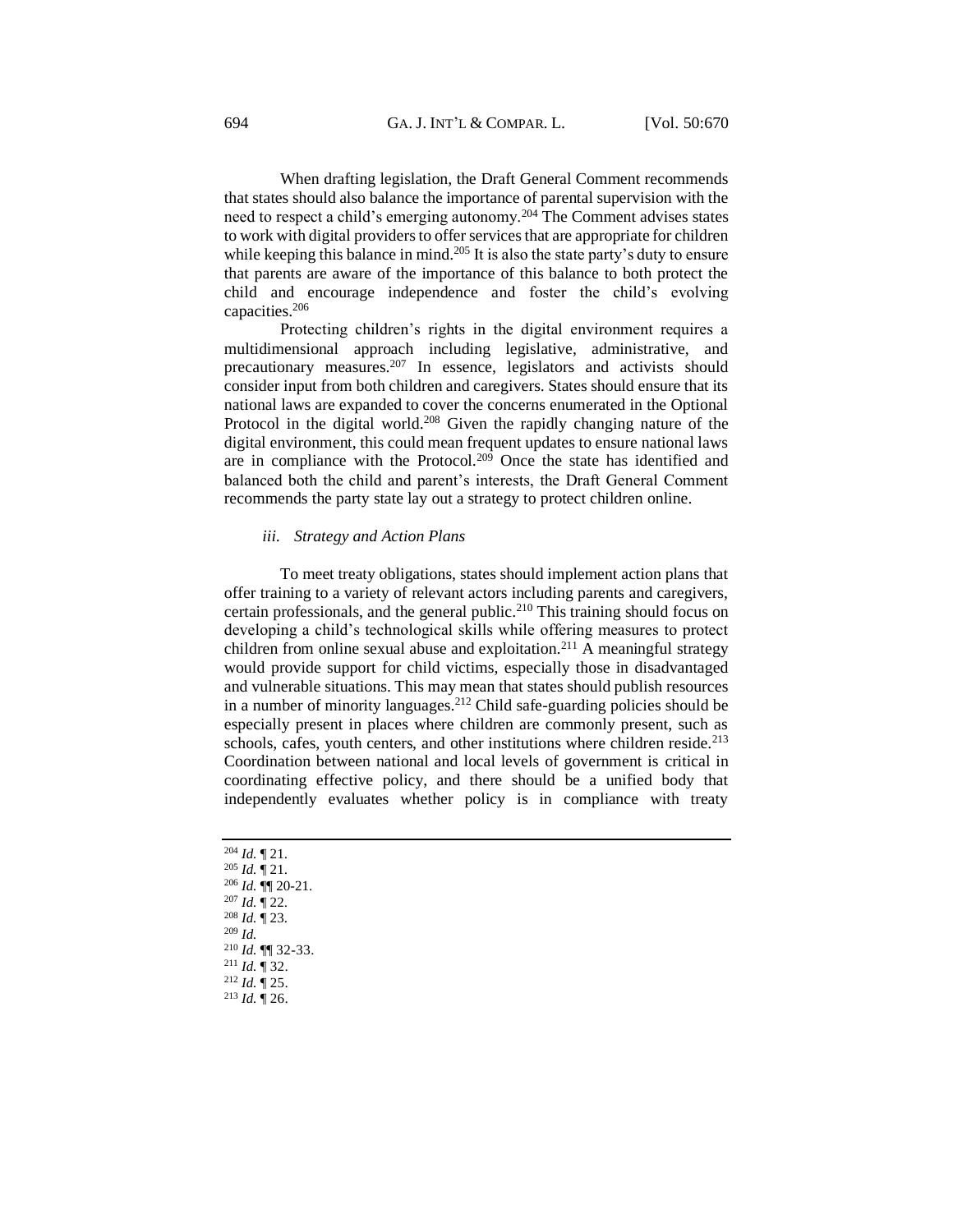obligations.<sup>214</sup> Part of developing a strategy includes ensuring there is funding available to put that strategy into action.

### *iv. Funding*

<span id="page-25-0"></span>States should encourage and record research on the effect of technology on children to inform legislation.<sup>215</sup> States are obliged to allocate public funds to support policies protecting children's rights in the digital world, and should confirm that any private sector donations or contributions are properly mobilized and not undermined by third parties.<sup>216</sup>

# *v. Private Parties*

<span id="page-25-1"></span>The private sector, including social media companies such as Facebook, is also an important actor in protecting children's rights online.<sup>217</sup> States must ensure that businesses are monitoring their online networks to prevent internet resources from being misused in a way that could adversely affect a child's safety.<sup>218</sup> Monitoring can be achieved through industry code, ethical terms of service, and high levels of transparency and accountability in a company's online dealings.<sup>219</sup>

### <span id="page-25-2"></span>*vi. Remedies and Victim Services*

State parties have an obligation to seek justice and offer remedies to child victims.<sup>220</sup> Remedies could include measures such as restitution or removal of certain online unlawful conduct.<sup>221</sup> States should provide an adequate framework to offer support to victims such as therapy and social reintegration.<sup>222</sup> Many different agencies, whether non-profit or government related, should offer this support to prevent re-victimization during the judicial process.<sup>223</sup> States are obliged to train law enforcement, prosecutors, and judges in how to deal with child victims specifically, and these actors should be up-to-date on emerging technologies to be able to adequately

 *Id.* ¶ 27. *Id.* ¶ 30. *Id.* ¶¶ 28-29. *Id.* ¶ 35. *Id.* ¶ 36. *Id.* ¶ 39. *Id.* ¶ 44. *Id.* ¶ 46. *Id.* ¶ 45. <sup>223</sup> *Id.* ¶ 46.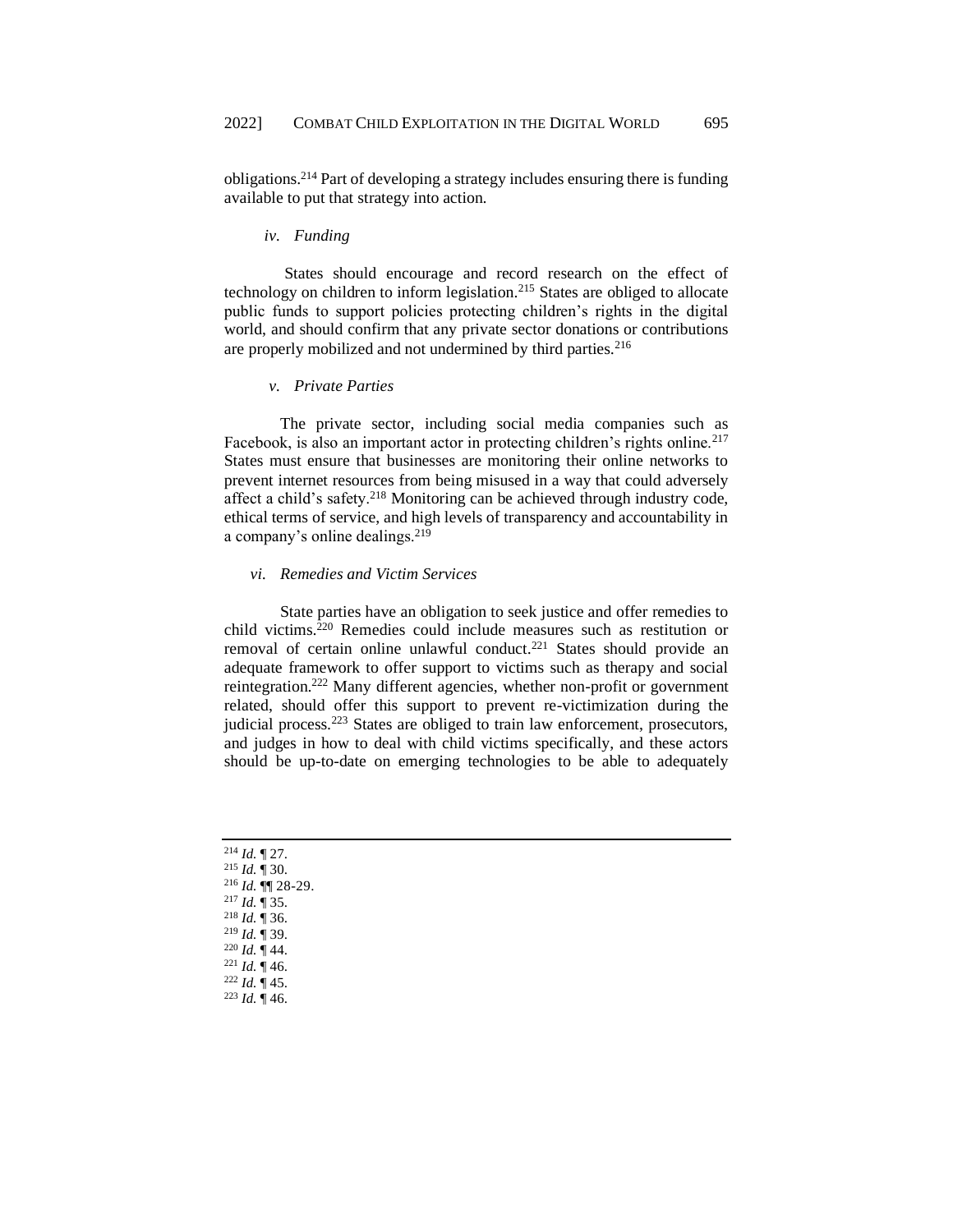understand the digital realm to more effectively punish violations of children's rights online.<sup>224</sup>

# <span id="page-26-0"></span>IV. PART III: THE APPROACH OF THE UNITED STATES FAILS TO SATISFY OBLIGATIONS IT UNDERTOOK BY RATIFYING THE OPTIONAL **PROTOCOL**

The U.S. framework for combating child exploitation in the digital age is a good start to meeting treaty obligations under the Optional Protocol, but the U.S. should take more steps to improve compliance. The U.S. could improve its response in the areas of research and victim rehabilitation, but ultimately the problem is a lack of resources, especially in rural areas.<sup>225</sup> The National Criminal Justice Reference Service notes that the economic problems confronting rural areas impact the resources available to respond to crimes and assist victims.<sup>226</sup> While the National Criminal Justice Reference Service is discussing domestic abuse victims, many of the same principles and issues apply to online sexual assault victims as well.<sup>227</sup> The National Criminal Justice Reference Service mentions that children in rural communities are as likely, and possibly more likely, to face abuse or neglect than children in cities, and as discussed previously, children who feel an emotional deficit in real life have a higher propensity to fall prey to exploitation online.<sup>228</sup> While victim services are more extensive in cities, victims in rural areas must potentially travel long distances to access victim services.<sup>229</sup>

To improve its response to online child exploitation under the Optional Protocol, the U.S. should better coordinate with local authorities. This could help ensure that families in the U.S. have the same access to the education and services necessary to protect their children from exploitation regardless of what state, city, or county they live in. For instance, one area the U.S. could improve upon is the prosecution of offenders.

# <span id="page-26-1"></span>*A. Prosecution of Offenders*

Pursuant to the Optional Protocol, the U.S. must ensure that the prohibition and punishment of all forms of sexual exploitation of children is fully covered under its criminal law.<sup>230</sup> General Comment No. 25 discusses

<sup>224</sup> *Id.* ¶ 47.

<sup>225</sup> *Section 6 Rural Victims NVAA 2000 Text*, NAT'L CRIM. JUST. REFERENCE SERV., [https://www.ncjrs.gov/ovc\\_archives/academy/chap22-6.htm](https://www.ncjrs.gov/ovc_archives/academy/chap22-6.htm) (last visited Mar. 7, 2021). <sup>226</sup> *Id.*

<sup>227</sup> *Id.*

<sup>228</sup> *Id.*

<sup>229</sup> *Id.*

<sup>230</sup> G.A. Res, A/Res/54/263, at 8-9 (Mar. 16, 2001).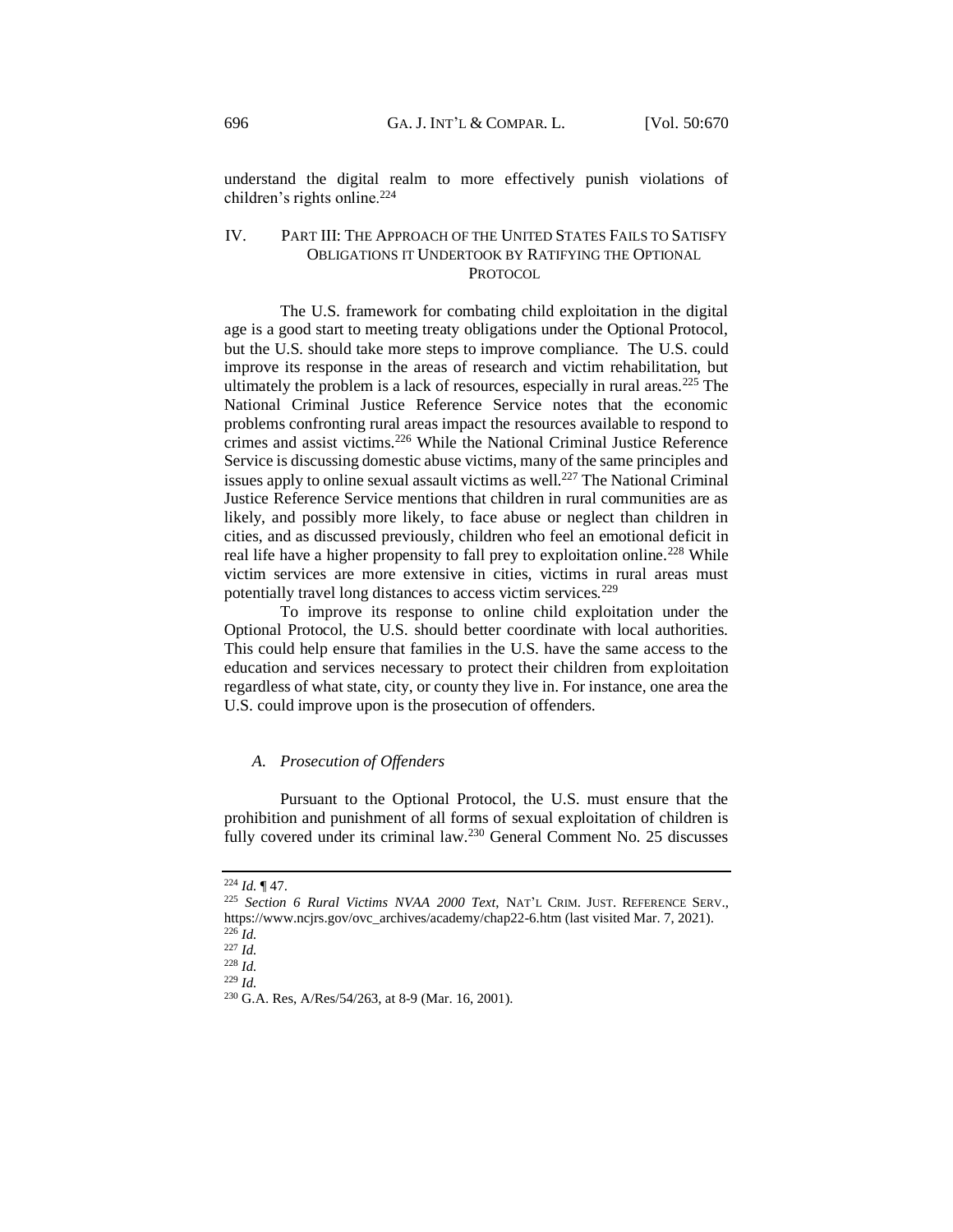how the digital environment has created new channels for offenders to sexually exploit children.<sup>231</sup> The U.S. has criminalized this behavior under federal law. The statute codified at 18 U.S.C. § 2422 criminalizes using the internet to coerce or entice a child to engage in prostitution or other illegal sexual activity.<sup>232</sup> Under this statute, an offender could be prosecuted for grooming a child and meeting in person to engage in sexual conduct or to exchange explicit photographs or videos of the child. Additionally, 18 U.S.C. § 2425 makes it illegal for a person to use the internet to transfer the personal information about a child under the age of sixteen to entice, encourage, or offer the child to engage in criminal sexual activity.<sup>233</sup> Similarly, under this statute, an offender could be prosecuted for cyber-enticement, solicitation, or online grooming as long as the child is under sixteen and the offender made an offer to engage in sexual activity. While the law is in the books, it is unclear how successful these prosecutions are in action.

According to the Office of Sex Offender Sentencing, Monitoring, Apprehending, Registering, and Tracking (SMART), two programs have identified millions of computers involved in peer-to-peer sharing of child pornography in the United States in 2010. In 2017, the federal government investigated 69,000 cases, but only 1,000 suspected child predators were arrested. SMART notes that "[a]lthough resources for law enforcement in this area have increased, the reality is that only some cases will be fully investigated and prosecuted."<sup>234</sup> These statistics indicate that although the law is available to prosecute under, such prosecutions are rare. The level of difficulty inherent in these types of investigations is one possible explanation for this.

#### <span id="page-27-0"></span>*B. Investigation*

Despite the existence of such laws, enforcement is scarce. One major hurdle to the prosecution of digital crimes is the difficulty in investigating them. General Comment No. 25 states that digital technologies add complexity to the investigations of child sexual exploitation crimes and can impede the prosecution of these offenders.<sup>235</sup> For example, the anonymity of the digital world makes identifying offenders difficult. To enforce these statutes, the Child Exploitations and Obscenity Section of the Department of

<sup>231</sup> Comm. on the Rts. of the Child, General Comment No. 25 (2021) on Children's Rights in Relation to the Digital Environment, ¶¶ 1-4, U.N. Doc. CRC/C/GC/25 (Mar. 2, 2021). <sup>232</sup> 18 U.S.C. § 2422.

<sup>233</sup> 18 U.S.C. § 2425.

<sup>234</sup> Michael Seto, *Chapter 4: Internet-Facilitated Sexual Offending*, U.S. DEP'T OF JUST., <https://smart.ojp.gov/somapi/chapter-4-internet-facilitated-sexual-offending> (last visited Mar. 7, 2022).

 $^{235}$  Comm. on the Rts. of the Child, General Comment No. 25 (2021) on Children's Rights in Relation to the Digital Environment, ¶ 47, U.N. Doc. CRC/C/GC/25 (Mar. 2, 2021).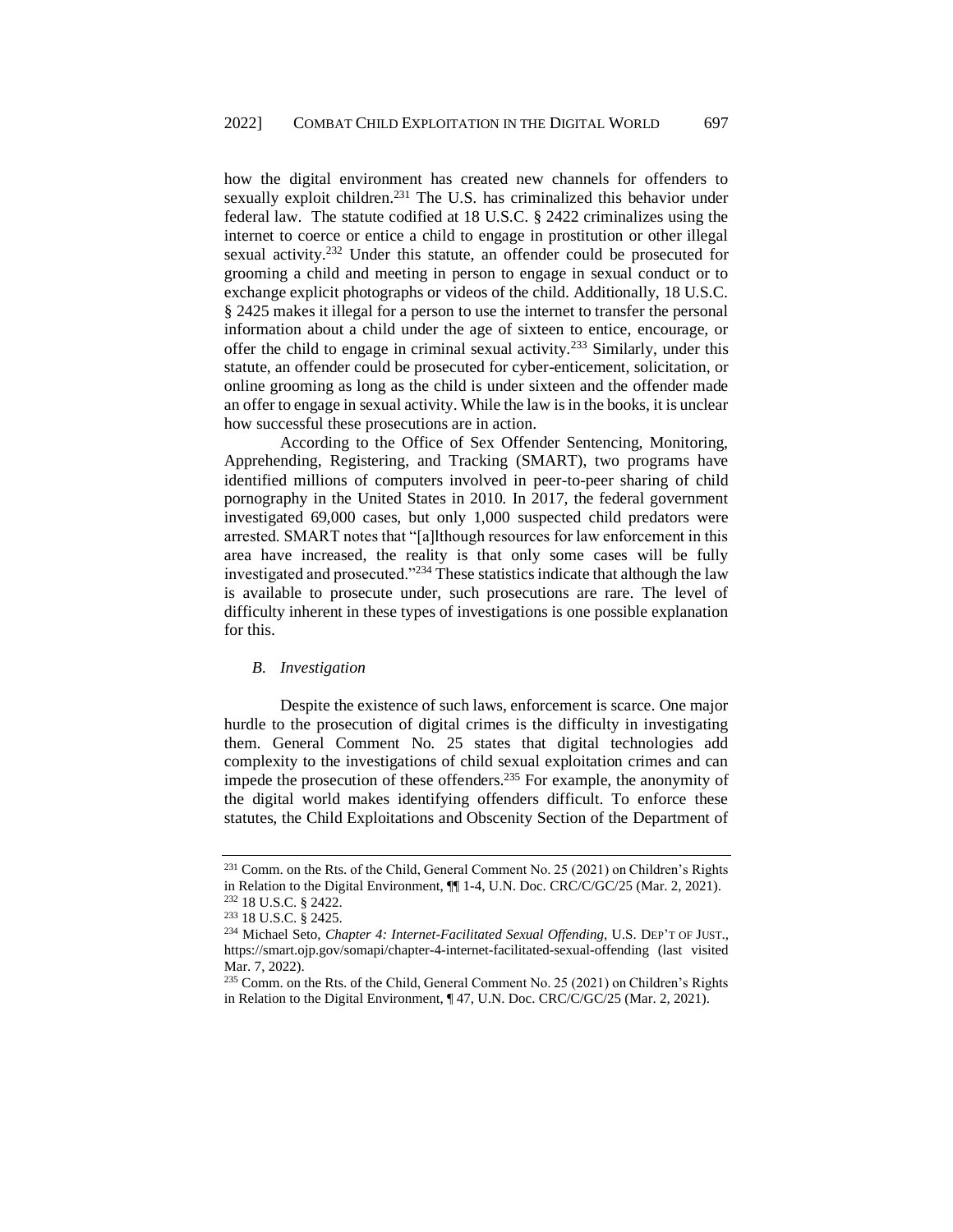Justice works with the High Technology Investigative Unit to initiate investigations and conduct forensic analysis on computer evidence in federal child exploitation cases.<sup>236</sup> The High Technology Investigative Unit also offers education to law enforcement agencies, researches new investigative tools, and testifies as experts in federal court.<sup>237</sup>

The FBI also plays a vital role in the investigation of child exploitation crimes.<sup>238</sup> Many FBI investigations are undercover and conducted by the Child Exploitation and Human Trafficking Task Forces, which combine the resources of federal, state, and local law enforcement agencies.<sup>239</sup> The FBI also works with the Internet Crimes Against Children Task Forces funded by the Department of Justice.<sup>240</sup> The FBI supports training for federal, state, local, and foreign law enforcement agencies involved in similar types of digital investigations.<sup>241</sup>

Tips to the National Center for Missing and Exploited Children indicated that reports of online sexual exploitation have spiked during the pandemic—from 6,863 reports in the first half of 2019 to 13,268 reports through June 2020.<sup>242</sup> While the federal government is trying to improve investigative techniques, many of these online solicitations go by unnoticed and uninvestigated because law enforcement simply does not have enough resources.<sup>243</sup>

# <span id="page-28-0"></span>*C. Education and Awareness*

Draft General Comment No. 25 discussed the importance of a state conducting research on the effects of technology on a child's rights in order to inform policy and legislation, as well as educate parents on the increased dangers associated with the internet.<sup>244</sup> Given the federal system, to meet the Optional Protocol obligations the U.S. federal government must coordinate

<sup>236</sup>*Child Exploitation and Obscenity Section (CEOS) Mission*,U.S. DEP'T OF JUST. (May 29, 2020), https://www.justice.gov/criminal-ceos/ceos-mission. <sup>237</sup> *Id.*

<sup>238</sup>*Crimes Against Children/Online Predators,* FED.BUREAU OF INVESTIGATION (last visited Mar. 7, 2022), https://www.fbi.gov/investigate/violent-crime/cac.

<sup>239</sup> *Id.*

<sup>240</sup> *Id.*

<sup>241</sup> *Id.*

<sup>242</sup> Dustin Racioppi, *'People don't want to talk about it,' but reports of kids being exploited online have spiked amid coronavirus pandemic*, USA TODAY (Oct. 26, 2020, 12:14 PM), [https://www.usatoday.com/story/news/nation/2020/10/22/coronavirus-child-abuse-nj](https://www.usatoday.com/story/news/nation/2020/10/22/coronavirus-child-abuse-nj-online-child-exploitation-reports-increase/6004205002/)[online-child-exploitation-reports-increase/6004205002/.](https://www.usatoday.com/story/news/nation/2020/10/22/coronavirus-child-abuse-nj-online-child-exploitation-reports-increase/6004205002/)

<sup>243</sup> *Chapter 4: Internet-Facilitated Sexual Offending*, U.S. DEP'T OF JUST., <https://smart.ojp.gov/somapi/chapter-4-internet-facilitated-sexual-offending> (last visited Mar. 7, 2022).

<sup>&</sup>lt;sup>244</sup> Comm. on the Rts. of the Child, General Comment No. 25 (2021) on Children's Rights in Relation to the Digital Environment, ¶ 32, U.N. Doc. CRC/C/GC/25 (Mar. 2, 2021).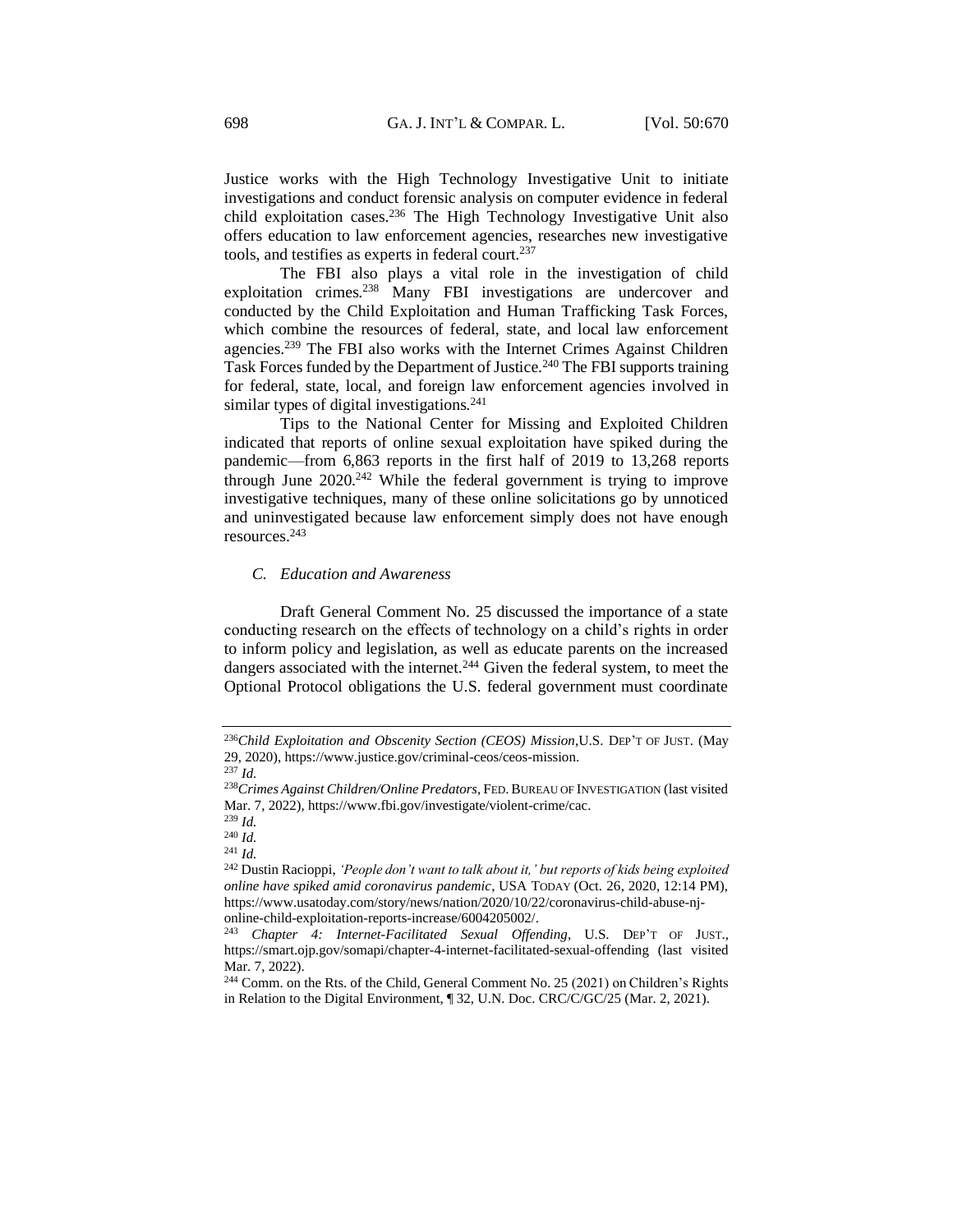with local communities to ensure that local communities are conducting research and education.<sup>245</sup> One way that the U.S. satisfies these obligations is through non-profit organizations such as the National Center for Missing and Exploited Children and the National District Attorney's Association.

The National District Attorney's Association is a non-partisan and non-profit membership association that provides training and technical assistance to prosecutors across the country.<sup>246</sup> The National Center for Missing and Exploited Children is a comprehensive reporting system for issues relating to the prevention and recovery from child victimization.<sup>247</sup> The National District Attorneys Association partnered with the National Center for Missing and Exploited Children (hereinafter "The National Center") to launch the Campaign against Sexual Exploitation which enabled jurisdictions to request a toolkit of posters, statistics, and information that addresses issues like online enticement.<sup>248</sup> The individual jurisdictions can then use those resources to engage the local community and address specific child victimization problems.<sup>249</sup> This cooperation between levels of government, and non-profit advocacy organizations meets one of the main concerns of the General Comment which is that families and local communities are made aware of the problem in order to build strategy on how to protect children and confront it.

#### <span id="page-29-0"></span>*D. National Strategy*

Draft General Comment No. 25 outlines that states should ensure that national policies and strategies for children's rights, as well as any action plans, should address children's rights as related to the digital environment and be regularly updated.<sup>250</sup> The U.S. has met this obligation through comprehensive policy such as The National Strategy for Child Exploitation, Prevention, and Interdiction.<sup>251</sup> This strategy was published to Congress in April 2016 by the U.S. Department of Justice.<sup>252</sup> The plan is an update from

<sup>&</sup>lt;sup>245</sup> Optional Protocol to the Convention on the Rights of the Child on the Sale of Children, Child Prostitution, and Child Pornography*, supra* note 2.

<sup>246</sup> *About NDAA*, NAT'L DIST. ATT'YS ASS'N, https://ndaa.org/about/aboutndaa/ (last visited Mar. 7, 2022).

<sup>247</sup>*About Us,* NAT'L CTR. FOR MISSING & EXPLOITED CHILD.), https://www.missingkids.org/footer/about (last visited Mar. 7, 2022).

<sup>248</sup> *CASE Campaign Against Sexual Exploitation*, NAT'L DIST. ATT'YS ASS'N, https://ndaa.org/programs/child-abuse/case/ (last visited Mar. 7, 2022). <sup>249</sup> *Id.*

<sup>250</sup> Comm. on the Rts. of the Child, General Comment No. 25 (2021) on Children's Rights in Relation to the Digital Environment, ¶ 24, U.N. Doc. CRC/C/GC/25 (Mar. 2, 2021).

<sup>251</sup>*National Strategy for Child Exploitation Prevention and Interdiction*, U.S. DEP'T OF JUST. (Oct. 14, 2020), https://www.justice.gov/psc/national-strategy-child-exploitationprevention-and-interdiction.

 $^{252}$  *Id.*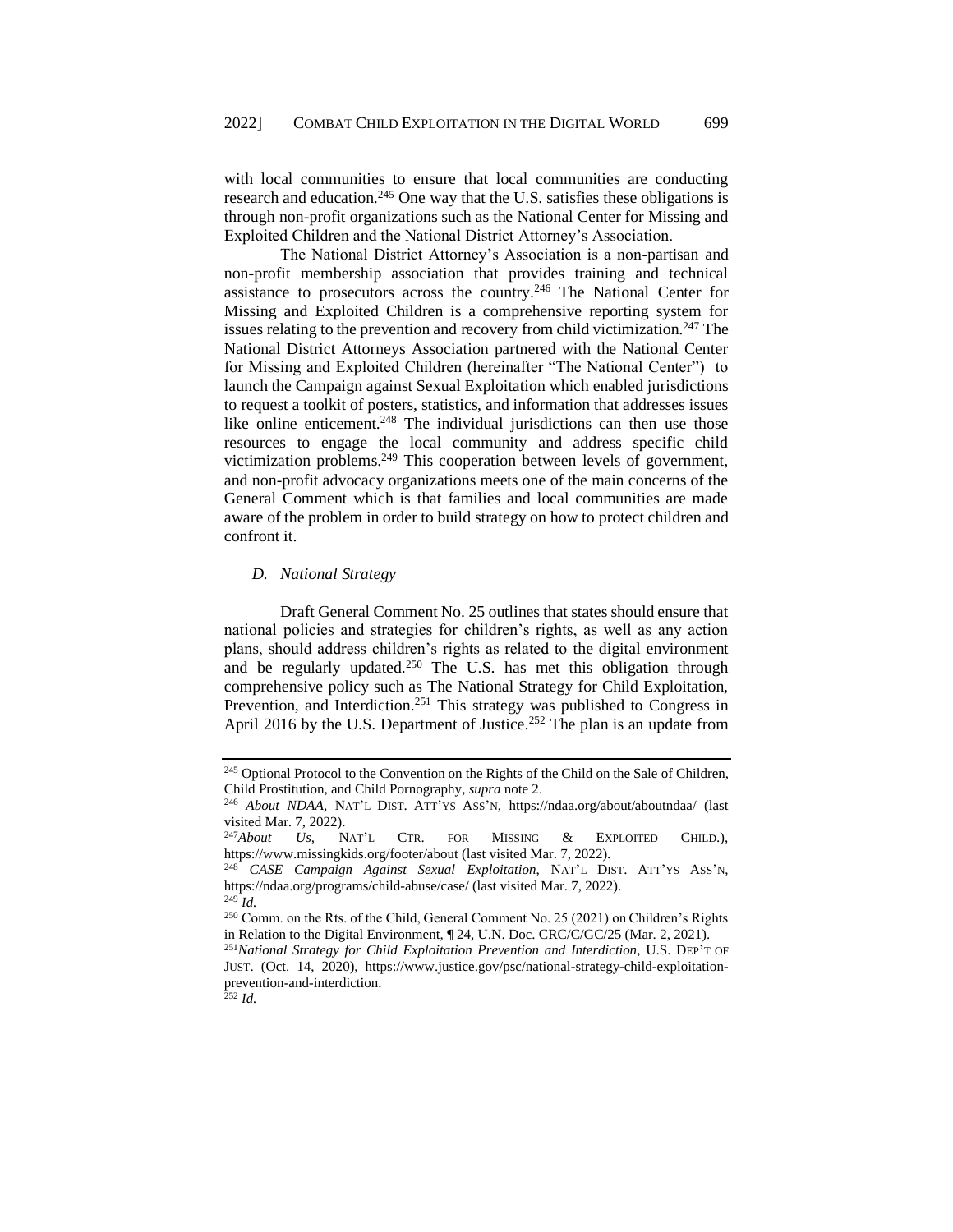the original 2010 National Strategy.<sup>253</sup> In addition to law enforcement agencies and prosecutors, the National Strategy mentions other agencies that play key roles in supporting victims, providing grants to state, local, and tribal governments, and educating the public about the dangers of child exploitation.<sup>254</sup> The National Strategy directly addresses many of the obligations set forth in the Optional Protocol and Draft of the General Comment No. 25.

#### <span id="page-30-0"></span>*E. Coordination*

Pursuant to the General Comment, the state should identify a government body that coordinates policies and programs related to children's rights in the digital environment that works not only with different local and regional levels, but also with the private sector.<sup>255</sup> The National Center works with the Department of Justice and other federal and local law enforcement agencies, education services, the public, and individual families.<sup>256</sup>

With funding and assistance from the federal government, The National Center also works with private businesses to keep children safe online.<sup>257</sup> For example, the National Center has worked closely with Facebook in creating and participating in voluntary industry initiatives to work to prevent child victimization.<sup>258</sup> Facebook develops online tools to protect children and shares these developments with other online companies.<sup>259</sup> Similarly, the National Center works with Google to make the internet a safer place for everyone.<sup>260</sup> For example, Google created a "Family Safety Center" which offers education about family safety basics online and keeping data secure.<sup>261</sup>

Specifically, in the cyberenticement and grooming context, the National Center works with Microsoft on developing and sharing technologies like PhotoDNA, grooming detection techniques, and research to improve understanding of child sexual abuse online.<sup>262</sup> PhotoDNA is used by over 150 companies and organizations worldwide and has been used to report millions

<sup>253</sup> *Id.*

<sup>254</sup> *Id.*

<sup>255</sup> Comm. on the Rts. of the Child, General Comment No. 25 (2021) on Children's Rights in Relation to the Digital Environment, ¶ 27, U.N. Doc. CRC/C/GC/25 (Mar. 2, 2021).

<sup>256</sup> *National Strategy for Child Exploitation Prevention and Interdiction,* U.S. DEP'T OF JUST. (Oct. 14, 2020), https://www.justice.gov/psc/national-strategy-child-exploitationprevention-and-interdiction.

<sup>257</sup> *Our Corporate Partners*, NAT'L CTR. FOR MISSING & EXPLOITED CHILD., <https://www.missingkids.org/supportus/our-corporate-partners> (last visited Mar. 7, 2022).  $258$  *Id.* 

<sup>259</sup> *Id.*

<sup>260</sup> *Id.*

<sup>261</sup> *Id.*

<sup>262</sup> *Id.*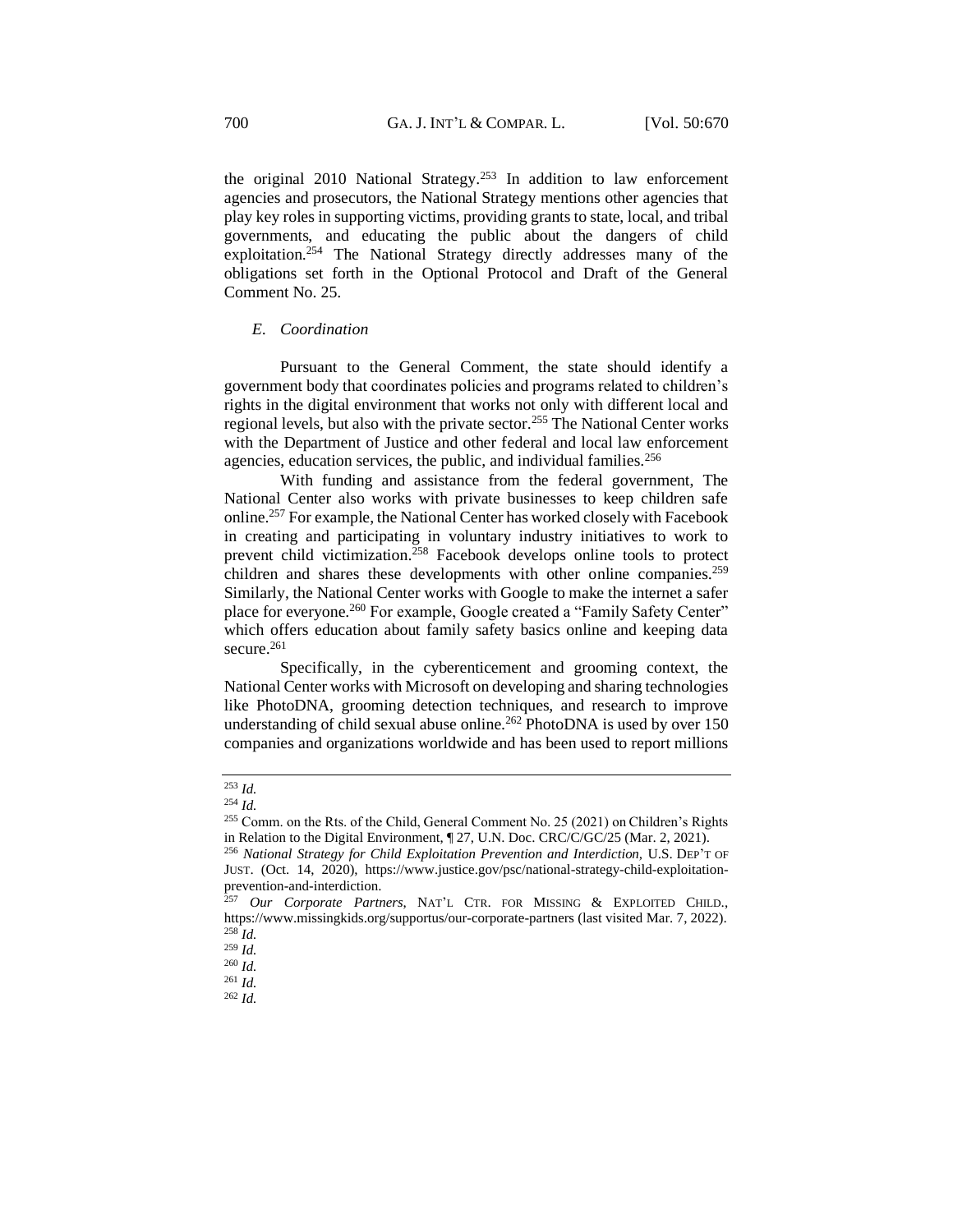of child exploitation images.<sup>263</sup> Microsoft has also developed anti-grooming technology which applies to text-based chat conversations and evaluates conversations, assigning them a probability rating.<sup>264</sup> Depending on the rating and a standard set by individual companies implementing the technology, flagged conversations are send to human moderators who then identify threats and report them to law enforcement and organizations such as the National Center for Missing and Exploited Children.<sup>265</sup> Like Google, Microsoft also works to educate consumers about childhood online safety.<sup>266</sup> These companies working together with the government and other non-profits exemplifies the multifaceted approach involving a variety of different actors that the Optional Protocol and General Comment mandate.

#### <span id="page-31-0"></span>*F. Assessments*

Draft General Comment No. 25 mentions that States should be independently evaluated for effectiveness of its law and strategy for meeting the obligations outlined in the Optional Protocol.<sup>267</sup> In 2016, the U.S. surveyed over 1,000 investigators, law enforcement, prosecutors, analysts, Department of Justice grant recipients, and providers of victim services to assess the threat of child sexual exploitation.<sup>268</sup> This report and evaluation is called the National Child Exploitation Threat Assessment of 2016.<sup>269</sup> The assessment evaluated the effectiveness of the previous strategy and highlighted the potential threats that children will face in the upcoming five years. $270$ 

According to the 2016 report, in regards to child sexual abuse in the digital age, the most pressing issue was the constant evolution of threats due to new technological developments.<sup>271</sup> New methods of sex abuse, such as "sextortion," are emerging in the online context.<sup>272</sup> Sextortion is a crime where an offender threatens to distribute private, sensitive material if the

<sup>263</sup> Courtney Gregoire, *Microsoft shares new technique to address online grooming of children for sexual purposes*, MICROSOFT (Jan. 9, 2020), https://blogs.microsoft.com/onthe-issues/2020/01/09/artemis-online-grooming-detection/.

<sup>264</sup> *Id.*

<sup>265</sup> *Id.* <sup>266</sup> *See Id.*

<sup>267</sup> Comm. on the Rts. of the Child, General Comment No. 25 (2021) on Children's Rights in Relation to the Digital Environment, ¶ 27, U.N. Doc. CRC/C/GC/25 (Mar. 2, 2021). <sup>268</sup> *National Strategy for Child Exploitation Prevention and Interdiction*, U.S. DEP'T OF JUST. (Oct. 14, 2020), https://www.justice.gov/psc/national-strategy-child-exploitationprevention-and-interdiction.

<sup>269</sup> *Id.*

<sup>270</sup> *Id.*

<sup>271</sup> *Id.*

<sup>272</sup> *Id.*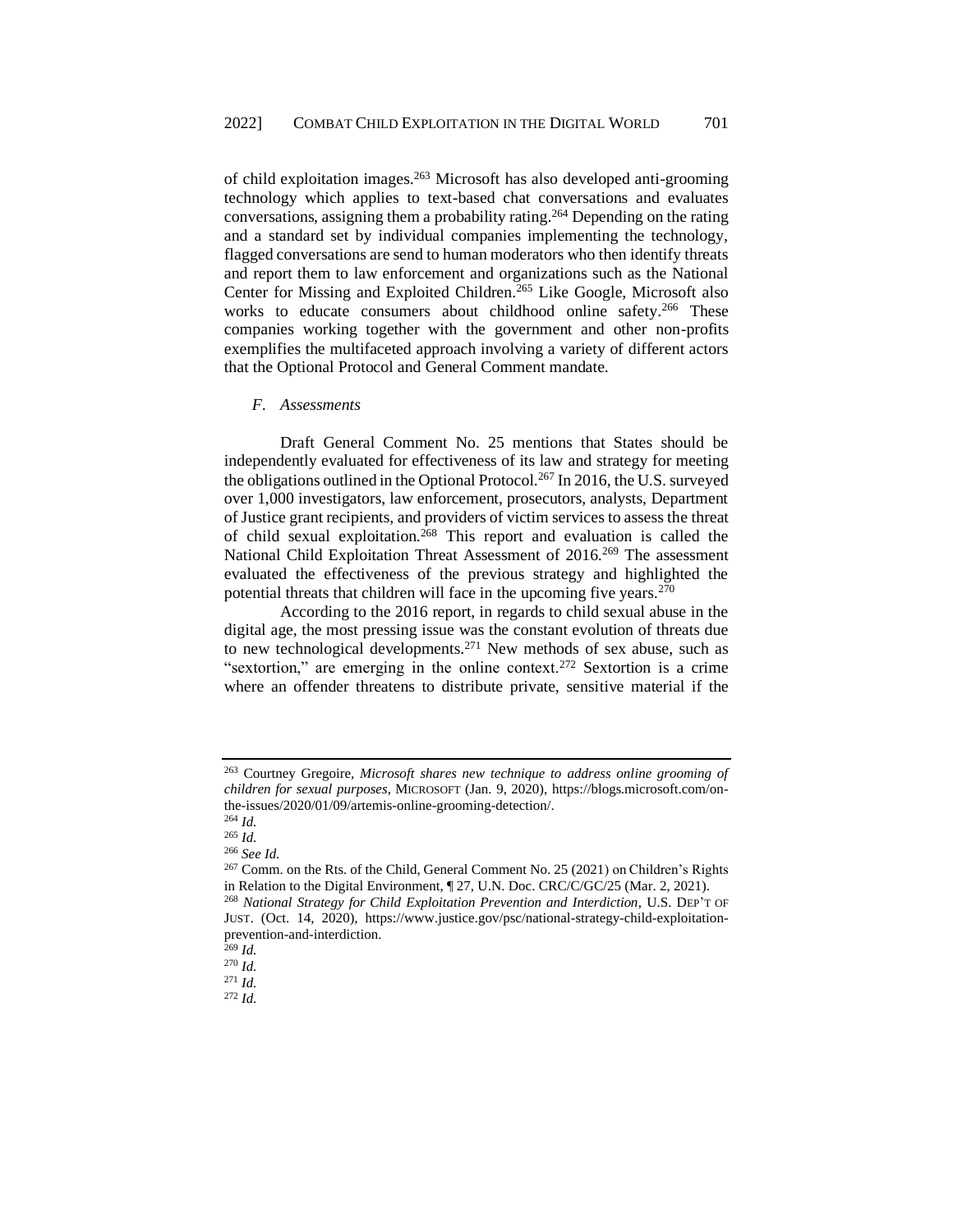victim does not provide them with sexual images, sexual favors, or money.<sup>273</sup> Further, technology facilitates large numbers of child victims to be easily targeted, tricked, and coerced.<sup>274</sup>

These periodic assessments contribute to the U.S. meeting its obligations under the Optional Protocol. Without these evaluations, the U.S .would fail to highlight problem areas, identify threats, and create solutions to protect children from sexual exploitation online.

#### <span id="page-32-0"></span>*G. Victim Services*

The main obligations discussed in General Comment No. 25 are the State's obligation to establish, coordinate, monitor, and evaluate the system for referral of cases, as well as to provide support to victims after the government identifies cases.<sup>275</sup> A number of agencies, funded both by the federal government and through private donations, offer these services. Broadly speaking, the Department of Justice coordinates the Office for Victims of Crime, which enhances capacity for the U.S. to assist victims in rebuilding their lives.<sup>276</sup> The office invests millions of dollars annually in victim compensation and assistance in every state and territory.<sup>277</sup> The funding also enhances the capacity of training and technical assistance programs to support crime victims across the country. <sup>278</sup>

The National Center for Missing and Exploited Children also offers victim and family support specifically for child victims of sexual exploitation crimes.<sup>279</sup> This support includes crisis intervention, referrals to community agencies and local mental health professionals, and peer networks.<sup>280</sup> The National Center offers informational pamphlets about these resources and services in both English and Spanish, abiding by the Draft of the General Comment No. 25's recommendation of supplying this information in relevant minority languages.<sup>281</sup>

<sup>273</sup> Fed. Bureau of Investigation, *What is Sextortion?,* YOUTUBE (July 7, 2015), https://www.fbi.gov/video-repository/newss-what-is-sextortion/view. <sup>274</sup> *Id.*

<sup>275</sup> Comm. on the Rts. of the Child, General Comment No. 25 (2021) on Children's Rights in Relation to the Digital Environment, ¶ 45, U.N. Doc. CRC/C/GC/25 (Mar. 2, 2021).

<sup>276</sup> *Office for Victims of Crime*, U.S. DEP'T OF JUST. (April 18, 2020), [https://ovc.ojp.gov/about-ovc.](https://ovc.ojp.gov/about-ovc)

<sup>277</sup> *Id.* <sup>278</sup> *Id.*

<sup>279</sup> *Victims & Family Support*, NAT'L CTR. FOR MISSING & EXPLOITED CHILD., https://www.missingkids.org/gethelpnow/support (last visited Mar. 7, 2022). <sup>280</sup> *Id.*

<sup>&</sup>lt;sup>281</sup> *Id.*; Comm. on the Rts. of the Child, General Comment No. 25 (2021) on Children's Rights in Relation to the Digital Environment, ¶ 25, U.N. Doc. CRC/C/GC/25 (Mar. 2, 2021).